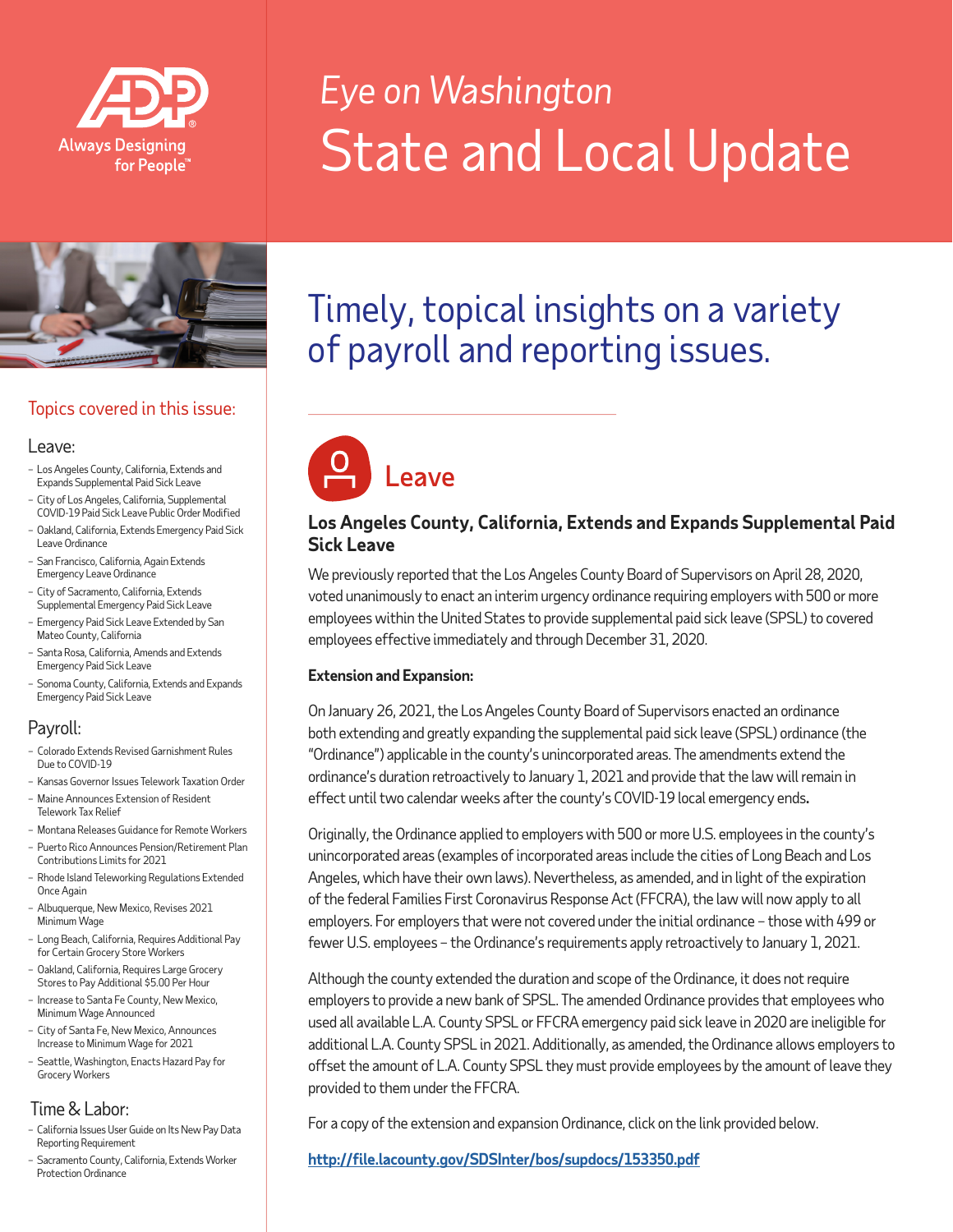Some of the highlights of the ordinance are found below:

#### **Covered Employees:**

The Ordinance covers individuals employed by an employer on April 28, 2020, who perform any work in the unincorporated areas of the county. The Los Angeles County law contains a presumption of employment that employers must rebut concerning independent contractors with which they do business. Importantly, the Ordinance does not apply to a food-sector worker covered by the California Governor's Executive Order N-51-20.

#### **Additionally, an employer may exclude employees who are emergency responders or health-care providers as defined.**

*Emergency Responder* means an employee who provides emergency response services. This category includes, but is not limited to: 1) peace officers; 2) firefighters; 3) paramedics; 4) emergency medical technicians; 5) public safety dispatchers or safety telecommunicators; 6) emergency response communication employees; 7) rescue service personnel; and 8) employees included in the definition of emergency responder in the regulations issued by the U.S. Department of Labor (presumably this means the DOL regulations implementing the federal FFCRA).

*Health-Care Provider* means the category of health-care providers and includes, but is not limited to: 1) medical professionals; 2) employees who are needed to keep hospitals and similar health-care facilities well supplied and operational; 3) employees who are involved in research, development and production of equipment, drugs, vaccines, and other items needed to combat the COVID-19 public health emergency; and 4) employees included in the definition of health-care provider in the regulations issued by the U.S.DOL.

#### **Amount of Leave:**

Although the Board adopted the Ordinance on April 28, 2020, the Ordinance says an employer's obligation to begin providing SPSL begins on March 31, 2020. However, the Ordinance's offset provision says that employers that provided additional paid leave for COVID-19-related purposes, above and beyond an employee's regular or previously accrued leaves (e.g., sick or personal leaves), can reduce their SPSL obligation by each hour so provided on or after March 31, 2020, for any of the reasons the Ordinance requires.

Under the Ordinance, employees who work at least 40 hours per week or are classified as full-time, receive 80 hours. Employees who work fewer than 40 hours per week and are not classified as full-time receive an amount no greater than their average two-week pay. Employers are to use the period of January 1 through April 28, 2020, to determine the average hours for the applicable two-weeks. If two or more employers jointly employ an employee, the employee receives an amount of leave specified for employees of one employer.

The Ordinance provides that SPSL is in addition to any paid sick leave an employee receives under California's existing statewide (non-COVID-19) paid sick leave law, the Healthy Workplace Healthy Family Act of 2014. Additionally, the Ordinance provides that employers cannot require employees to use other paid or unpaid leave, paid time off, or vacation time an employer provides to them before using, or in lieu of using, SPSL.

#### **Covered Uses & Using Leave:**

Under the Ordinance, employees can use SPSL if they cannot work or telework because:

- A public health official or health-care provider requires or recommends the employee isolate or self-quarantine to prevent the spread of COVID-19;
- The employee is subject to a federal, state or local quarantine or isolation order related to COVID-19. Notably, the county appears to broadly interpret this provision as it provides the example of an employee who is at least 65 years old or has a health condition such as heart disease, asthma, lung disease, diabetes, kidney disease or a weakened immune system;
- The employee needs to care for a family member (i.e., an employee's child, parent or spouse) who is subject to a federal, state or local quarantine or isolation order related to COV1D-19 or has been advised by a health-care provider to self-quarantine related to COVID-19; or
- The employee takes time off from work because the employee needs to provide care for a family member whose senior-care provider or whose child's school or child-care provider ceases operations in response to a public health or other public official's recommendation.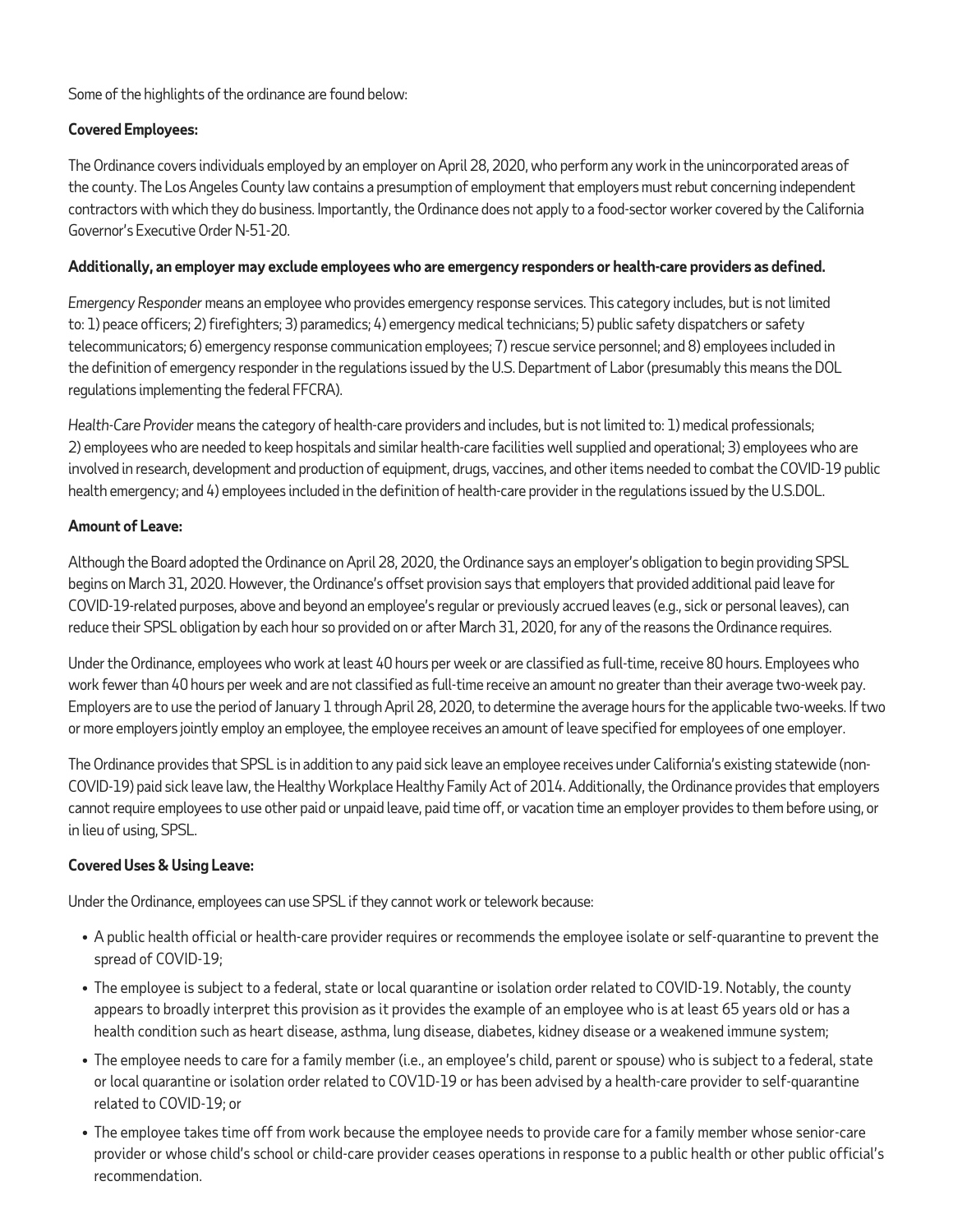Employers must provide SPSL upon an employee's request in writing, which includes, but is not limited to, an email or text message. Where the county Ordinance differs from other local emergency paid leave laws is that it explicitly allows employers to require a doctor's note or other documentation to support an employee's need to use SPSL.

#### **Rate of Pay:**

The Ordinance does not contain a standalone pay rate calculation provision. Rather, it appears to require that employers pay SPSL at an employee's "average" rate of pay, based on the potential relief available to an employee for an employer's violation of the Ordinance. However, the Ordinance does not tell employers how to determine the average.

#### **Prohibitions & Remedies:**

Employers cannot discharge, reduce in compensation or otherwise discriminate against any employee for: 1) opposing any practice the Ordinance proscribes; 2) requesting to use or actually using SPSL; 3) participating in proceedings related to the Ordinance; 4) seeking to enforce rights under the Ordinance by any lawful means; and/or 5) otherwise asserting rights under the Ordinance.

Additionally, employees cannot waive their rights under the Ordinance. An employee's sole recourse for a violation is to file a civil lawsuit in state court, where, if the employee prevails, a court can order reinstatement, award back pay and SPSL unlawfully withheld, order other appropriate legal or equitable relief and award reasonable attorneys' fees and costs.

# **City of Los Angeles, California, Supplemental COVID-19 Paid Sick Leave Public Order Modified**

It was previously reported that City of Los Angeles Mayor Eric Garcetti issued a Public Order to be to be effective April 10, 2020, providing supplemental sick leave to workers affected by COVID-19.

A summary of the Public Order is as follows:

- Employers within 500 or more employees within the City of Los Angeles (the "City"), or (2) 2,000 or more employees within the United States, must offer 80 hours of Supplemental Paid Sick Leave (SPSL)to employees who perform work within the geographic boundaries of the City of Los Angeles for various COVID-19-related reasons.
- An employer shall provide SPSL upon the oral or written request of an employee if:
	- o The employee takes time off because a public health official or health-care provider requires or recommends the employee isolate or self-quarantine to prevent the spread of COVID-19;
	- o The employee takes time off from work because the employee is at least 65 years old or has a health condition such as heart disease, asthma, lung disease, diabetes, kidney disease or a weakened immune system;
	- o The employee takes time off from work because the employee needs to care for a family member who is not sick but who public health officials or health-care providers have required or recommended for isolation or self-quarantine;
	- o The employee takes time off from work because the employee needs to provide care for a family member whose senior-care provider or whose child's school or child-care provider caring for a child under the age of 18 temporarily ceases operations in response to a public health or other public official's recommendation.
- An employer may not require a doctor's note or other documentation for the use of SPSL.
- The following entities are exempt from the Public Order:
	- o Employers of emergency personnel as defined by the City's prior Shelter-In-Place Order or health-care workers as defined under the Government Code.
	- o Employers that provide global parcel delivery services, which has been deemed an essential emergency service.
	- o Businesses that opened in the City and businesses that relocated to the City during the period September 4, 2019, through March 4, 2020. To qualify for the exemption, the business could not have been a business within the City of Los Angeles in the 2018 tax year. However, this exemption does not apply to construction businesses or film producers.
	- o Government agencies working within the course and scope of their public service employment.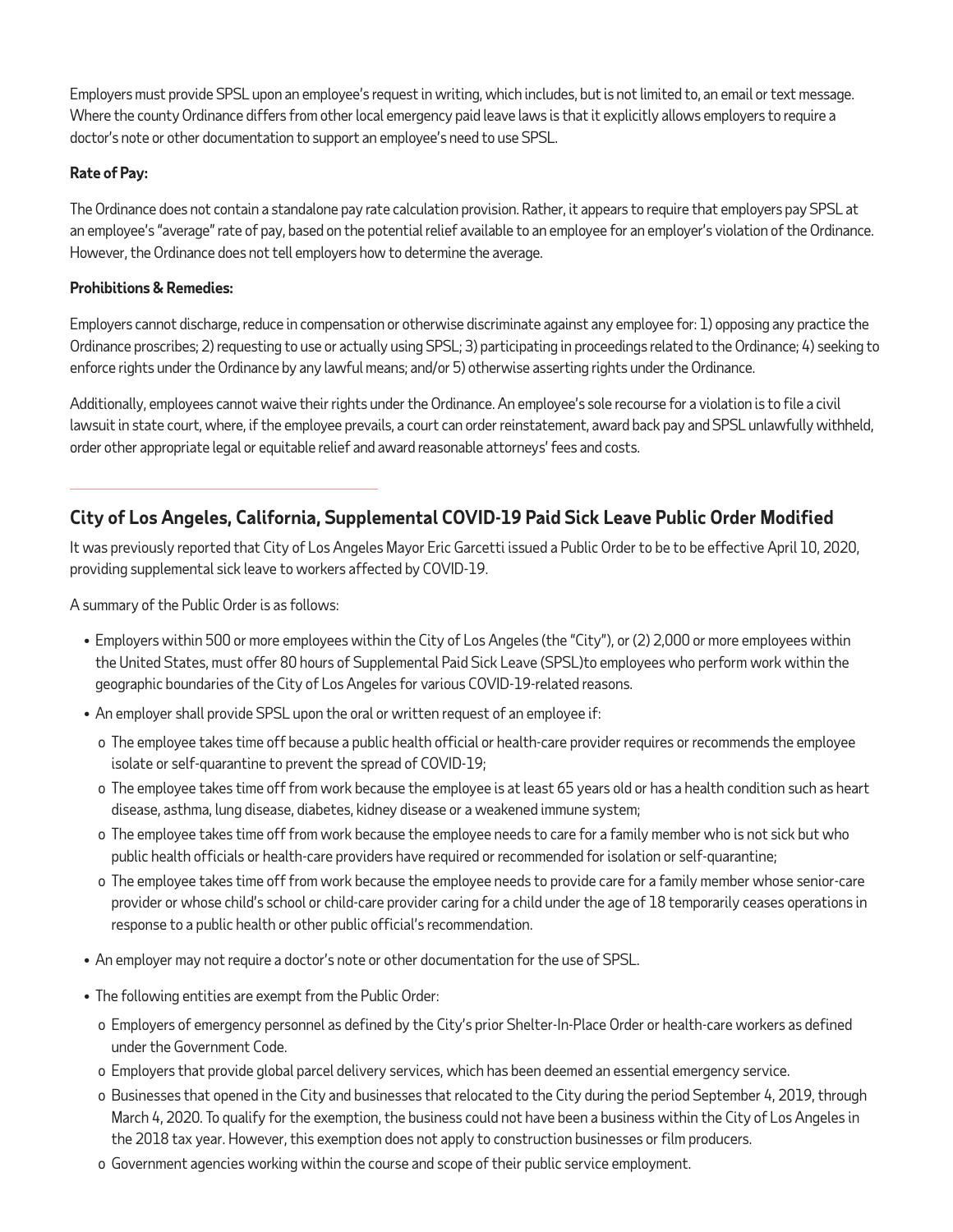- o Any business or organization that was closed or not operating for a period of 14 or more days due to a city official's emergency order because of the COVID-19 pandemic or provided at least 14 days of leave.
- o A collective bargaining agreement in place on the effective date of the Public Order may supersede the provisions of this Public Order if it contains COVID-19- related sick leave provisions.
- o If an employer has a paid leave or paid time off policy that provides a minimum of 160 hours of paid leave annually, the employer is exempt from any obligation to provide supplemental leave, pursuant to this Public Order, for the employee that received the more generous paid leave.
- The Public Order caps the total amount to be paid at \$511 per day and \$5,110 in the aggregate.
- An employer's obligation to provide the 80 hours of SPSL under the Public Order is reduced for every hour an employer allowed an employee to take paid leave in an amount equal to or greater than the requirements outlined in the Public Order, not including previously accrued hours.

#### **Modified Order**

On February 10, 2021, Mayor Garcetti issued a revised order. Under the mayor's prior order, an employee had to have been employed between February 3, 2020 and March 4, 2020 to be eligible for SPSL, and the amount of leave was based on average hours an employee worked over a two-week period during this time. As a result, employees hired after March 4, 2020, were not entitled to SPSL. The amended order changes those provisions. Other changes to the order include:

**Employee Coverage:** The revised order provides SPSL benefits to employees employed with the same employer for 60 days, expanding coverage to employees hired on or after March 5, 2020.

**SPSL Calculation:** The revised order requires employers to calculate the amount of SPSL due employees based on their two-week average over the last 60 days of employment. The revised order does not address, however, whether this standard applies only to employees who the order did not previously cover or, whether it also applies to previously covered employees. If it applies to previously covered employees, employers may need to recalculate the amount of SPSL these employees are eligible to receive.

**Retroactive v. Prospective:** The revised order, issued on February 10, 2021, does not include text suggesting the revised standards apply retroactively. So, like other COVID-19-related orders, it appears it will apply prospectively.

For a copy of the revised order, click on the link provided below.

#### **[https://www.lamayor.org/sites/g/files/wph446/f/page/file/20210210%20Mayor%20Public%20Order%20re%20](https://www.lamayor.org/sites/g/files/wph446/f/page/file/20210210%20Mayor%20Public%20Order%20re%20COVID-19%20SUPPLEMENTAL%20PAID%20SICK%20LEAVE%20Updated_0.pdf) [COVID-19%20SUPPLEMENTAL%20PAID%20SICK%20LEAVE%20Updated\\_0.pdf](https://www.lamayor.org/sites/g/files/wph446/f/page/file/20210210%20Mayor%20Public%20Order%20re%20COVID-19%20SUPPLEMENTAL%20PAID%20SICK%20LEAVE%20Updated_0.pdf)**

**Oakland, California, Extends Emergency Paid Sick Leave Ordinance** 

We previously reported that on May 12, 2020, the Oakland, California City Council unanimously passed the Emergency Paid Sick Leave for Oakland Employees (EPSL) ordinance (the "Ordinance"). It became **effective immediately** and provided additional paid sick leave to employees who needed time off for COVID-19-related reasons. The Oakland Ordinance applied to large employers with 500 or more employees who were excluded from the emergency paid sick leave requirements under the Federal Families First Coronavirus Response Act (FFCRA), but also imposed some additional requirements on employers already covered by the FFCRA. The Ordinance expired on December 31, 2020.

#### **Extension**

On January 19, 2021, Oakland, California's city council enacted an emergency ordinance extending and modifying the then-expired EPSL Ordinance. **The extension retroactively reinstates the EPSL back to December 31, 2020 – the law's original sunset date – through the end of the city's COVID-19 Emergency Declaration, unless the city council further extends the law.**  As an emergency Ordinance, the amendment takes effect immediately.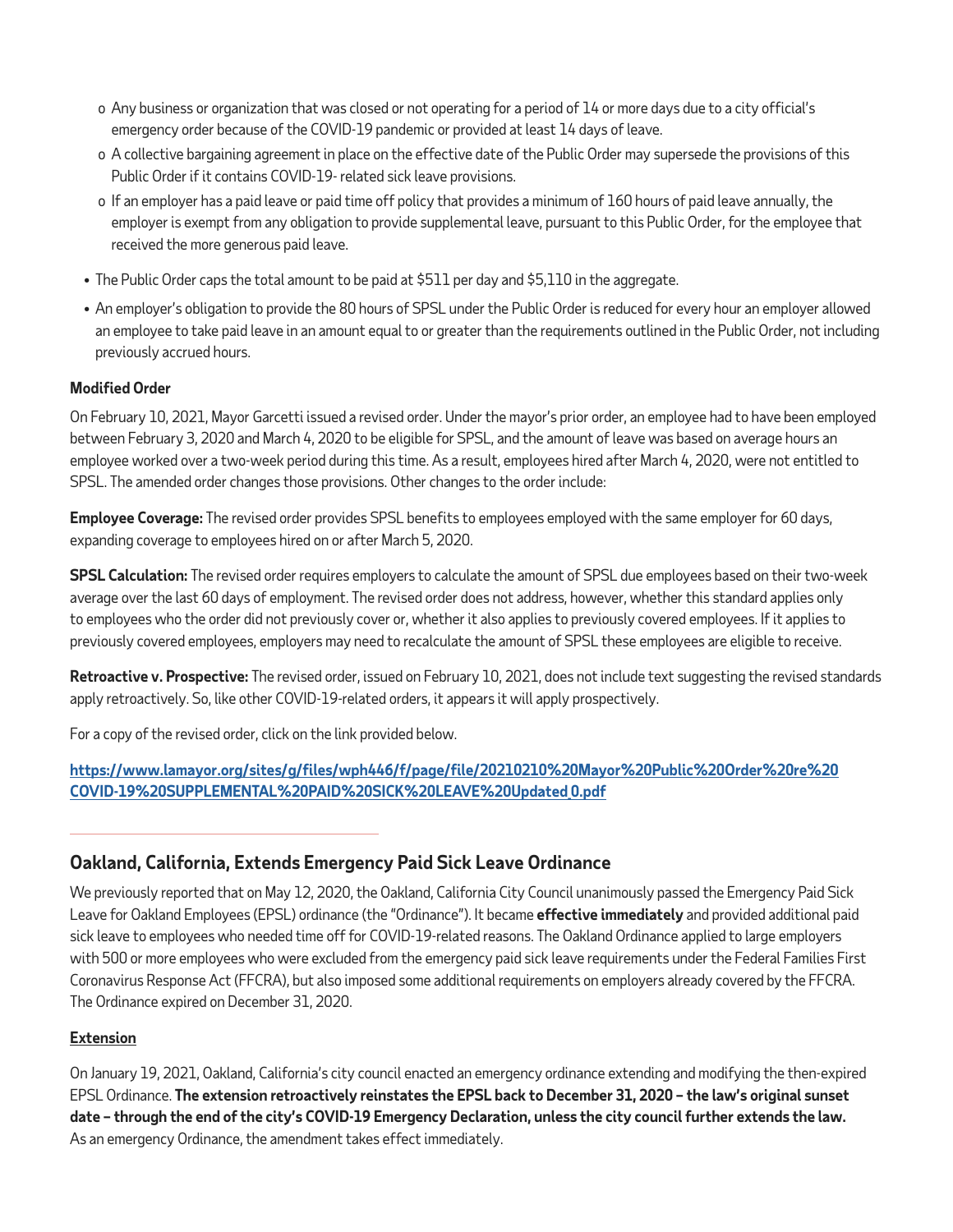Otherwise, the EPSL Ordinance remains mostly unchanged. Significantly, the extension does not require employers to provide a new leave bank. Rather, employees may take any unused portion of the up-to-80 hours of EPSL they received in 2020.

Originally, the Ordinance required employers to provide EPSL to certain employees and provided a formula for the amount of EPSL that must be provided depending on whether an employee either: 1) works at last 40 hours per week or is classified by their employer as full-time; or 2) works fewer than 40 hours per week. The extended Ordinance expressly adds a third calculation for employees who performed labor or services for remuneration for fewer than 14 days over the period of January 1 through January 21, 2021: an amount equal to the number of hours the employee worked in Oakland over the 14 days.

Additionally, the amendments clarify that employers can offset their Oakland EPSL obligation by the number of EPSL hours they provided an employee under the Federal Families First Coronavirus Response Act (FFCRA) and/or California's two statewide supplemental paid sick leave laws. The FFCRA applied to employers with 499 or fewer employees, whereas both California laws applied to employers with 500 or more U.S. employees, with one statute covering certain food- sector workers and another more generally covering workers; both laws expired at the end of 2020. Oakland's ordinance basically applies to employers with 50 or more employees, though business-size-related exceptions exist for franchisees and certain janitorial employers.

For a copy of the EPSL emergency order extension, click on the link provided below.

#### **<https://cao-94612.s3.amazonaws.com/documents/EPSL-FINAL-corrected-amended-5-12-20-Council-corrected.pdf>**

Some of the highlights of the EPSL are as follows:

#### **Covered Employers/Employees:**

This Ordinance applies to any business who has an employee who performed at least two hours of work within the geographic city boundaries (including the Port of Oakland) after February 3, 2020.

Notably, coverage is **not** limited to employers with 500 or more employees; however, employers already covered under the FFCRA (499 or fewer employees) may credit the total sick leave hours provided under the FFCRA against their emergency paid sick leave hours obligation under the Ordinance.

Small employers who employed fewer than 50 employees between February 3, 2020, through March 4, 2020, are exempt from the Ordinance, except for unregistered janitorial employers or franchisees associated with a franchisor or network of franchises where that franchisor or network employs more than 500 employees in total.

#### **Sick Leave Requirement:**

Employers must pay emergency sick leave based on whether an employee is full-time or part-time, which is determined by the number of hours an employee worked within the City of Oakland between February 3, 2020, and March 4, 2020, and at any point thereafter.

- **Full-time employees** (those who worked at least 40 hours per week during the above time period or their employer classifies as full-time) are immediately entitled to 80 hours of Oakland emergency paid sick leave.
- **Part-time employees** (those who worked fewer than 40 hours per week) are immediately entitled to Oakland emergency paid sick leave equal to the number of hours the employee worked within the City of Oakland over 14 days during the above period. Those 14 days must be the14 days with the highest number of hours worked within the City of Oakland between February 3, 2020, and March 4, 2020.

The above methods also apply for determining the hours of emergency paid sick leave for employees that began working after March 4, 2020.

#### **Qualifying Reasons for Use:**

An employee may use their Oakland emergency paid sick leave for any of the same qualifying reasons permitted under the FFCRA if the employee is unable to work or telework for any of the following reasons: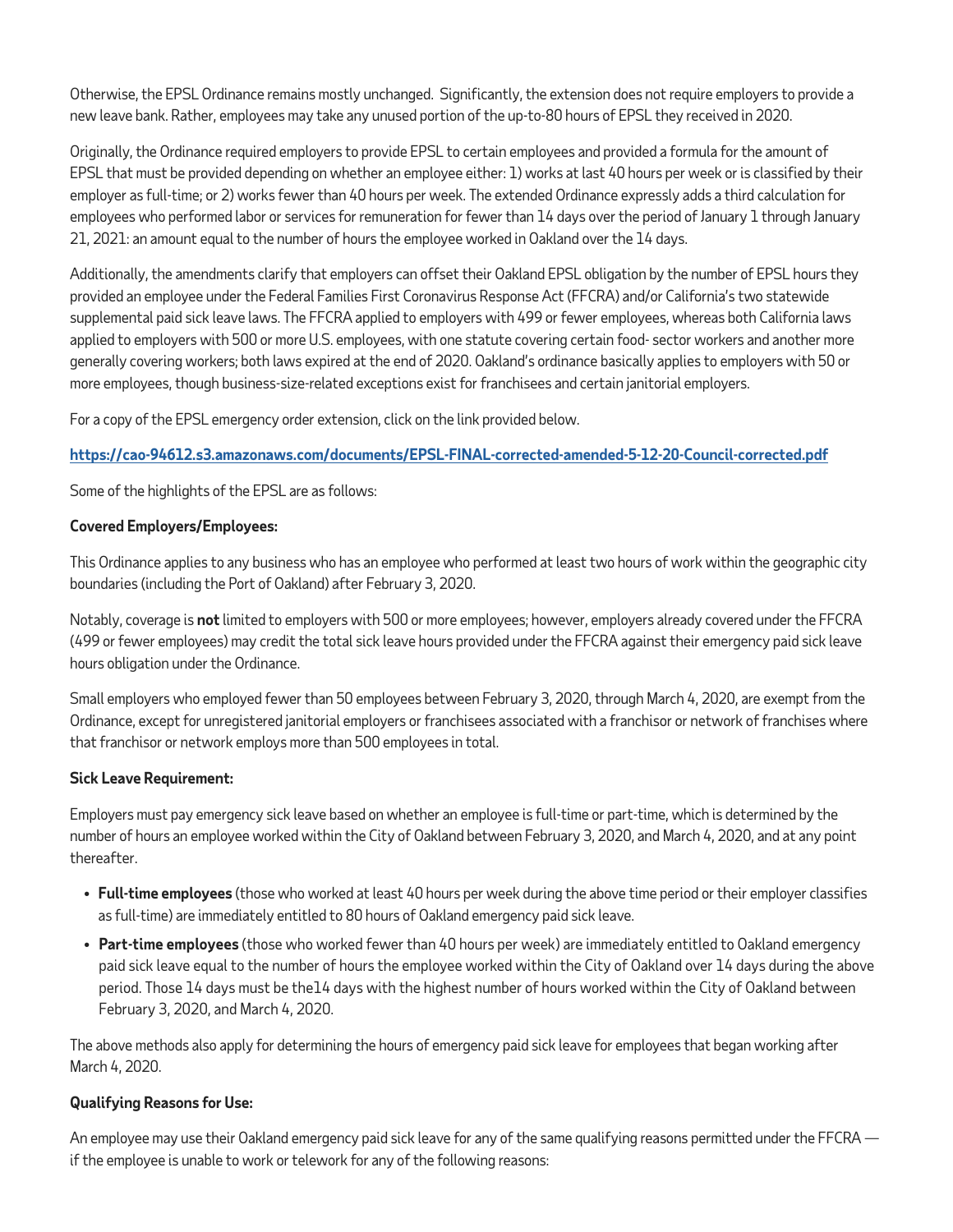- 1. The employee is subject to a federal, state or local quarantine or isolation order related to COVID-19;
- 2. The employee has been advised by a health-care provider to self-quarantine due to concerns related to COVID-19;
- 3. The employee is experiencing symptoms of COVID-19 and is seeking a medical diagnosis;
- 4. The employee is caring for an individual who is subject to an order described in (1), or self-quarantine as described in (2) above;
- 5. The employee is caring for a son or daughter whose school or place of care is closed, or the child-care provider is unavailable due to COVID-19 precautions; or
- 6. The employee is experiencing any other substantially similar condition specified by the U.S. Department of Health and Human Services.

However, under Oakland's Ordinance, employees must **also** be allowed to use their emergency paid sick leave if they are unable to work or telework for any of the **additional purposes**:

- 7. To enable the employee to care for a family member who has been diagnosed with COVID-19 or is experiencing symptoms of COVID-19; or
- 8. To take time off from work because the employee:
	- a. Is at least 65 years old;
	- b. Has a health condition such as heart disease, asthma, lung disease, diabetes, kidney disease or a weakened immune system;
	- c. Has any condition identified by an Alameda County, California, or federal public health official as putting the public at heightened risk of serious illness or death if exposed to COVID-19; or
	- d. Has any condition certified by a health-care professional as putting the employee at a heightened risk of serious illness or death if exposed to COVID-19.

An employer may not require a doctor's note or other documentation for using Oakland emergency paid sick leave, unless to certify a health condition referenced in 8d above. But the employee doesn't need to disclose their condition, only that they are at a heightened risk for serious illness or death if exposed to COVID-19.

Employees can use the leave for any purpose in one-hour increments and intermittently, as necessary. Employers cannot require an employee to use leave in more than one-hour increments.

Where the need for leave is foreseeable, an employee should provide notice to the employer as soon as practical.

Like with federal emergency paid sick leave, an employee may choose to use Oakland emergency paid sick leave before any other leave is required to be provided to the employee under Oakland's Paid Sick Leave Ordinance (Oakland Municipal Code Section 5.92.030). Employers cannot require an employee to use any other leave before using their sick leave under the Ordinance.

#### **Pay:**

The amount of pay in Oakland's Ordinance goes above and beyond federal requirements.

Under the FFCRA, employers must pay either 100 percent or two-thirds of the employee's regular rate of pay, depending on the qualifying reason for leave. In the FFCRA, for qualifying reasons 1 through 3, where an employee is taking leave due to their own circumstances/condition, they can receive 100 percent of their regular rate of pay, subject to a \$511 daily cap and \$5,110 total cap. For qualifying reasons 4 and 5 (qualifying reason #6 is currently a "catch-all"), where an employee is caring for someone else, they only receive two-thirds of their regular rate of pay, up to a \$200 daily cap and \$2,000 total cap.

Not making this distinction, Oakland requires all covered employers — even those already covered by the FFCRA — to **pay their employees at 100 percent of the employee's normal hourly wages for any qualifying reason**, subject to a \$511 daily cap and \$5,110 total cap.

The Oakland emergency paid sick leave must be paid no later than the payday for the next regular payroll period after the leave is taken, and never more than 14 days after leave is taken.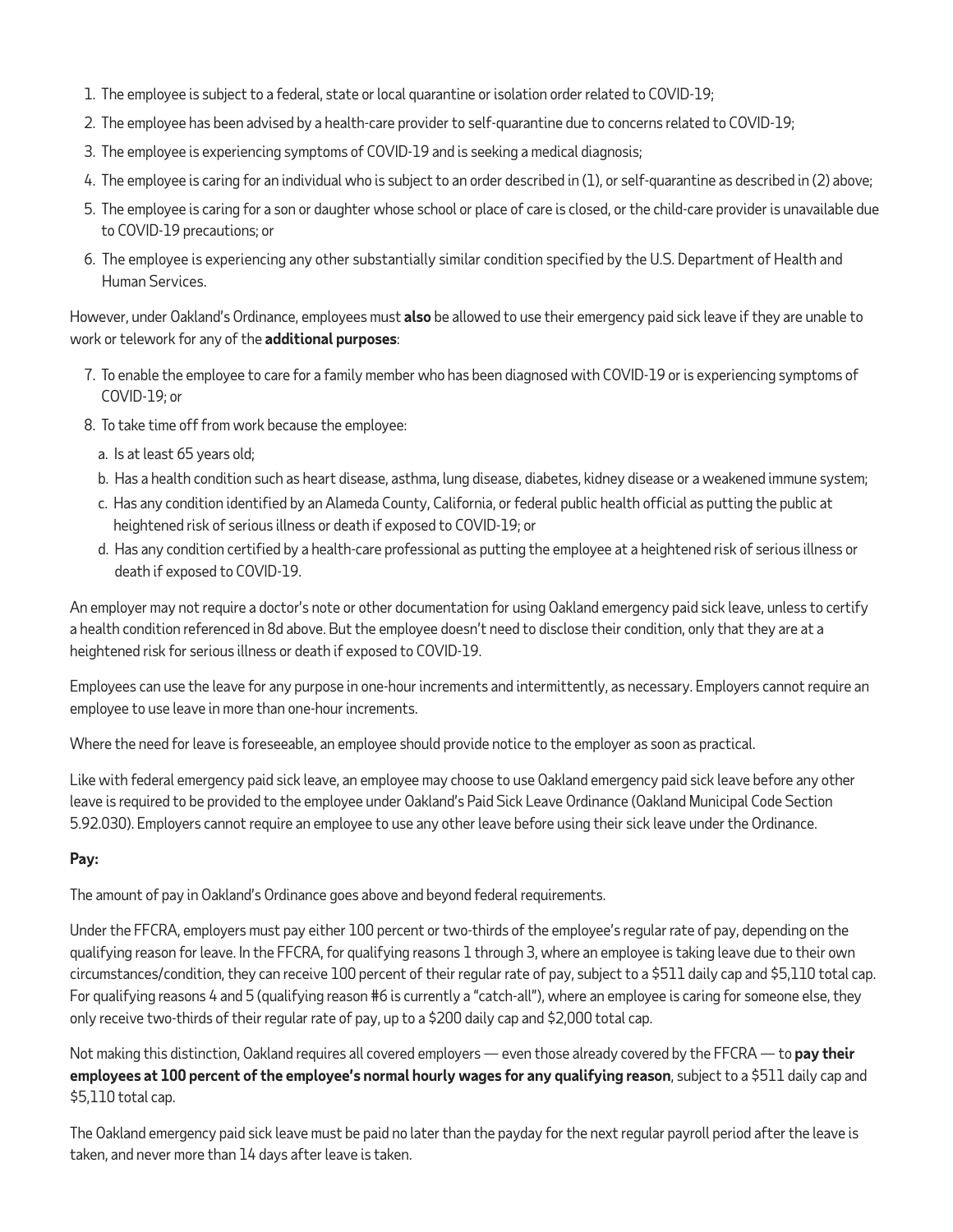#### **Health Benefits:**

Employers can't reduce or eliminate contributions to an employee's health benefits while an employee is using emergency paid sick leave.

#### **Payout of Accrued, Unused Oakland Paid Sick Leave Upon Layoff:**

Oakland's ESL Ordinance has a unique requirement that if an employer lays off an employee, the employer must pay out previously accrued, unused paid sick leave provided under the Oakland Paid Sick Leave Ordinance (but not emergency paid sick leave) to laid off employees.

#### **Exemptions:**

In addition to excluding small employers with fewer than 50 employees between February 3, 2020 through March 4, 2020 (except for unregistered janitorial employees and certain franchisees), the Ordinance provides additional exemptions:

- Employers who are health-care providers or emergency responders, as defined under federal law (29 CFR Sec. 826.30(c) as defined for purposes of FFCRA), may choose exemption from the Ordinance requirements. Employers electing this exemption must retain information for a period of three years from the date the exemption was elected describing the employee classifications exempted, from which location and which provisions.
- Employers who, after February 3, 2020, provide its employees with at least 160 hours of paid personal leave (excluding paid holidays), so long as: (a) each employee has immediate access to at least 80 hours of leave after May 12, 2020, available to be used for the Ordinance's qualifying reasons; and (b) for any employee whose accrued paid personal leave balance is below 80 hours on May 12, 2020, brings that employee's balance up to 80 hours, available to be used for the Ordinance's qualifying reasons.
- Employers who, after February 3, 2020, provide its employees immediate access to at least 80 hours of paid personal leave (or the equivalent for part-time employees), available to be used for the Ordinance's qualifying reasons. For this exemption to apply, the paid personal leave must be in addition to any paid leave the employer was otherwise required to provide prior to February 3, 2020.
- Provisions of the Ordinance may be waived by a valid collective bargaining agreement, so long as the terms are clear and unambiguous.

#### **Required Poster**

The EPSL requires that a poster (link below) must be posted in a place where employees can easily view it and is available in English, Spanish, Vietnamese and Chinese.

For a copy of the poster, click on the link provided below.

**[https://www.oaklandca.gov/resources/emergency-paid-sick-leave-for-oakland-employees-during-the-novel-coronavirus](https://www.oaklandca.gov/resources/emergency-paid-sick-leave-for-oakland-employees-during-the-novel-coronavirus-covid-19-pandemic-ordinance)[covid-19-pandemic-ordinance](https://www.oaklandca.gov/resources/emergency-paid-sick-leave-for-oakland-employees-during-the-novel-coronavirus-covid-19-pandemic-ordinance)**

# **San Francisco, California, Again Extends Emergency Leave Ordinance**

We previously reported that on April 14, 2020, the San Francisco Board of Supervisors passed the San Francisco Public Health Emergency Leave Ordinance (PHELO). On April 17, 2020, Mayor London Breed signed PHELO into law. It became effective upon the mayor's signature.

Originally, PHELO was scheduled to end on June 17, 2020, or at the end of the public health emergency, whichever occurred first, unless the Board of Supervisors decides to extend it. As an emergency ordinance, it remains in effect for a period of 60 days but may be repeatedly authorized by the Board of Supervisors during the COVID-19 health emergency. PHELO has already been extended a number of times.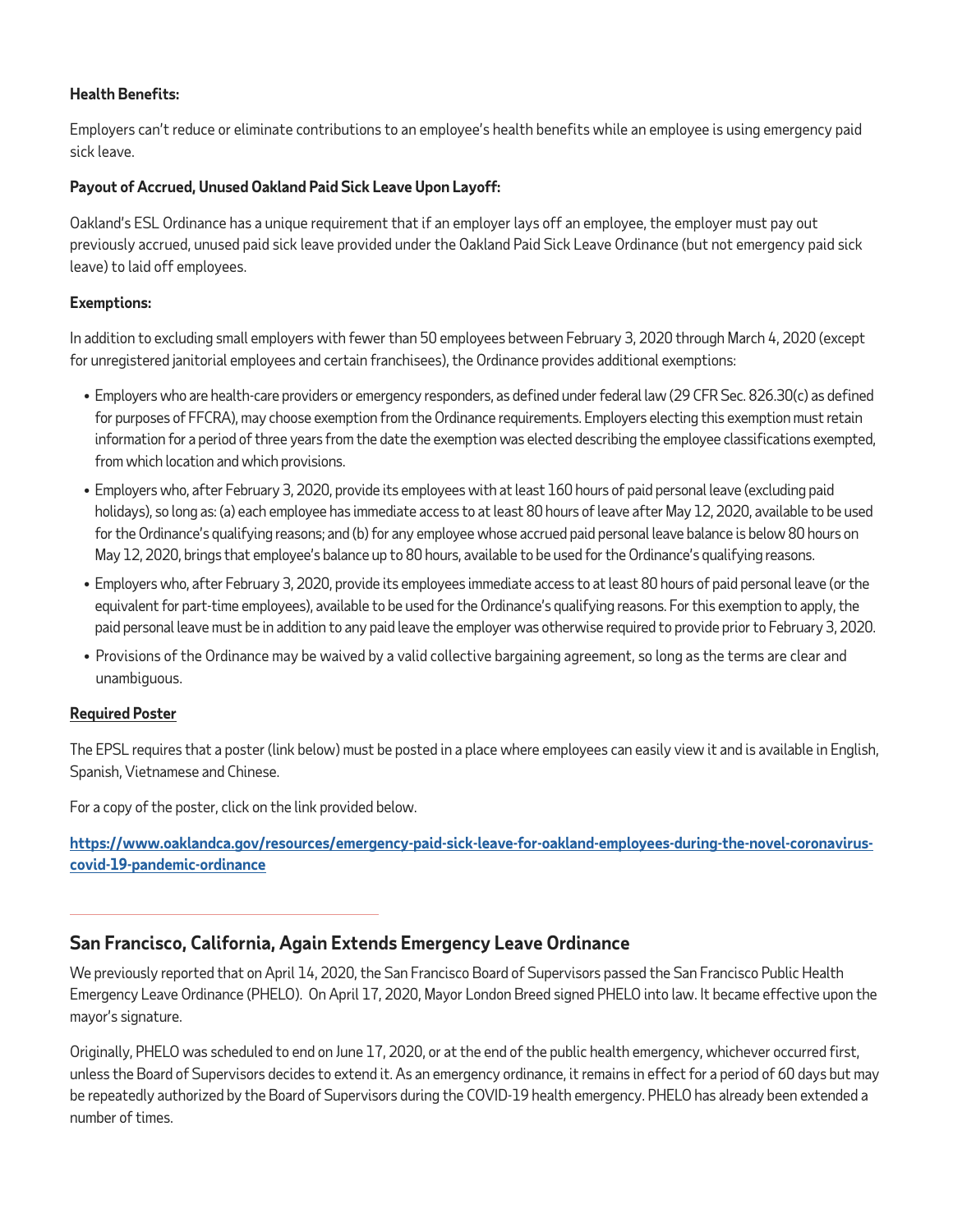On February 9, 2021, the San Francisco Board of Supervisors voted to extend PHELO, which applies to employers with 500 or more employees nationally. The extension exempts certain nonprofit organizations and eliminates the prior PHELO's provision allowing employees to take leave regardless of whether and when the employee is scheduled to leave. The current ordinance strikes a prior provision that permitted leave to be taken without regard to the employee's work schedules, thereby requiring that leave only be available for when an employee is scheduled to work. The extension extends the period of time that employees must use the leave but it does not require employers to replenish the employee's PHELO leave balance. The PHELO extension took effect immediately upon its enactment on February 9, 2021, applies retroactively to the date the prior PHELO expired (February 11, 2021) and expires 61 days after the date of reenactment.

For a copy of the latest PHELO ordinance version, click on the provided link.

**<https://sfgov.legistar.com/LegislationDetail.aspx?ID=4760170&GUID=33CAE870-9E0E-4E12-BC3D-17BFBC11E512>**

# **City of Sacramento, California, Extends Supplemental Emergency Paid Sick Leave**

We previously reported that on June 30, 2020, the Sacramento City Council enacted the Sacramento Worker Protection, Health, and Safety Act (the "Act"). The Act became operative on July 15 and was originally scheduled to sunset on December 31, 2020. The Act addresses various workplace concerns in light of the COVID-19 pandemic. The Act has six particularly notable provisions: 1) Employer Safety Practices and Protocols, 2) Right to Refuse Work Under Certain Circumstances, 3) Supplemental Paid Sick Leave, 4) Enforcement, 5) Conditions on City Financial Assistance and 6) No Waiver of Rights. Each of these provisions are discussed below.

#### **Extension**

The Sacramento City Council has now extended the Act through March 31, 2021.

For a copy of the ordinance extending the Act, click on the link provided below.

**[http://www2.agendanet.saccounty.net/BoardOfSupervisors/Documents/ViewDocument/12-08-2020%20-%20ORD-](http://www2.agendanet.saccounty.net/BoardOfSupervisors/Documents/ViewDocument/12-08-2020%20-%20ORD-Clean.PDF.pdf?meetingId=6508&documentType=Agenda&itemId=374918&publishId=890215&isSection=false)[Clean.PDF.pdf?meetingId=6508&documentType=Agenda&itemId=374918&publishId=890215&isSection=false](http://www2.agendanet.saccounty.net/BoardOfSupervisors/Documents/ViewDocument/12-08-2020%20-%20ORD-Clean.PDF.pdf?meetingId=6508&documentType=Agenda&itemId=374918&publishId=890215&isSection=false)**

The Act has six particularly notable provisions discussed below.

**Employer Safety Practices and Protocols:** Under this provision, covered employers are required to implement specific safety practices and protocols at employment sites:

- 1. Daily cleaning and disinfection of high-touch areas in accordance with the Centers for Disease Control and Prevention (CDC) guidelines;
- 2. Formalized cleaning protocols for all other areas of an employment site;
- 3. Formalized protocols for responding to the discovery that a person with a confirmed or probable case of COVID-19 has been at the employment site;
- 4. Ensuring employees have access to regular handwashing with soap, hand sanitizer and disinfectant wipes;
- 5. Cleaning of common areas (e.g., break rooms, locker rooms, dining facilities, restrooms, conference rooms and training rooms) daily and between shifts;
- 6. Providing face coverings for employees to wear during their time at the employment site, mandating the use of face coverings while at the employment site in accordance with the CDC guidelines (subject to exceptions), and establishing protocols to ensure proper physical distancing; and
- 7. Providing employees with written notice of these required practices and protocols in English and any other language spoken by at least 10 percent of the employees at the employment site.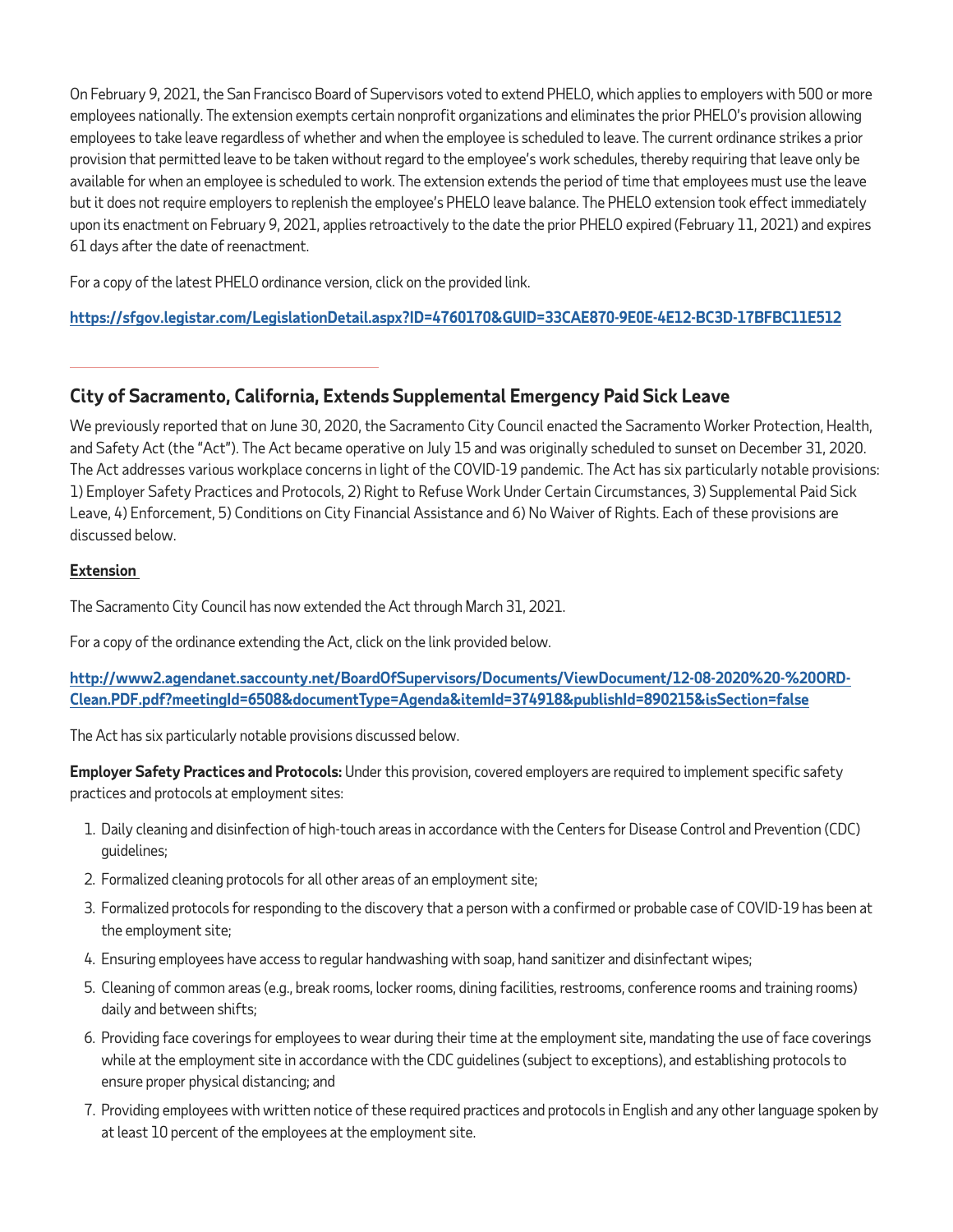For employees working at sites that are not owned, maintained, leased or controlled by their employer, an employer is not in violation of requirements 1, 2, and/or 5 if it takes steps to contact the entity that owns, maintains, leases or controls the site and encourages compliance with the required safety practices and protocols.

**Right to Refuse Work Under Certain Circumstances:** An employee may refuse to work for an employer if the employee reasonably believes that the employer is in violation of one or more of the seven specified safety practices and protocols listed above, and provides the employer with notice of the alleged violation(s).

Additionally, the city may investigate whether an employer violated a required safety practice or protocol, as alleged by an employee. If after conducting its investigation, however, the city finds that the employer was not in violation of a required safety practice or protocol, or if the employer provides the city with proof that it has cured the violation, the employee who made the allegation no longer has the right to refuse to work.

**Supplemental Paid Sick Leave (SPSL):** Employers must provide 80 hours of SPSL to full-time employees.

The Act provides limited information regarding administrative enforcement. Based on this limited information, administrative enforcement will fall to the city attorney or another department. The administrative penalty for a violation of the Act will likely be \$100 to \$999.99 per violation. Each day a violation continues to occur constitutes a separate violation.

**Conditions on City Financial Assistance:** Employers that receive financial assistance from the city through any program designed to provide financial assistance to businesses due to COVID-19 must certify compliance with the Act as a condition of receiving funds. Employers found to have violated the Act must refund all such financial assistance received.

**No Waiver of Rights:** Employers cannot request that employees waive any rights provided under the Act. Such waivers are contrary to public policy, void and unenforceable.

Covered Employers and Employees

This Act defines an "employer" as "a person that operates a business in the City of Sacramento and who directly employs or exercises control over the wages, hours or working conditions of any employee." It defines "employee" as workers who are considered employees per California Labor Code Section 2750.3, regardless of whether they are unionized. Notably, the SPSL provision only applies to employers with 500 or more employees nationally.

# **Emergency Paid Sick Leave Extended by San Mateo County, California**

We previously reported that on July 7, 2020, the San Mateo County Board of Supervisors enacted an emergency paid sick leave measure (the "Ordinance") due to COVID-19. The Ordinance generally went into effect on the date of enactment, though the paid sick leave obligation in the county's unincorporated areas began on July 8, 2020. The law was originally scheduled to remain in effect through December 31, 2020.

#### **Extension:**

San Mateo County has now extended the COVID-19 emergency paid leave measure until June 30, 2021.

**Note:** The extension applies to employees who perform work within the geographic boundaries of unincorporated areas of the County of San Mateo for an employer with 500 or more employees nationally, except that health-care providers, aviation security workers and emergency responders are excluded from coverage.

Some of the highlights of the Ordinance are as follows:

#### **Covered Employers & Employees:**

The Ordinance applies to employers with 500 or more employees in the United States, the District of Columbia, or any U.S. territory or possession. Covered employees are those who are or have been required to perform work in the county's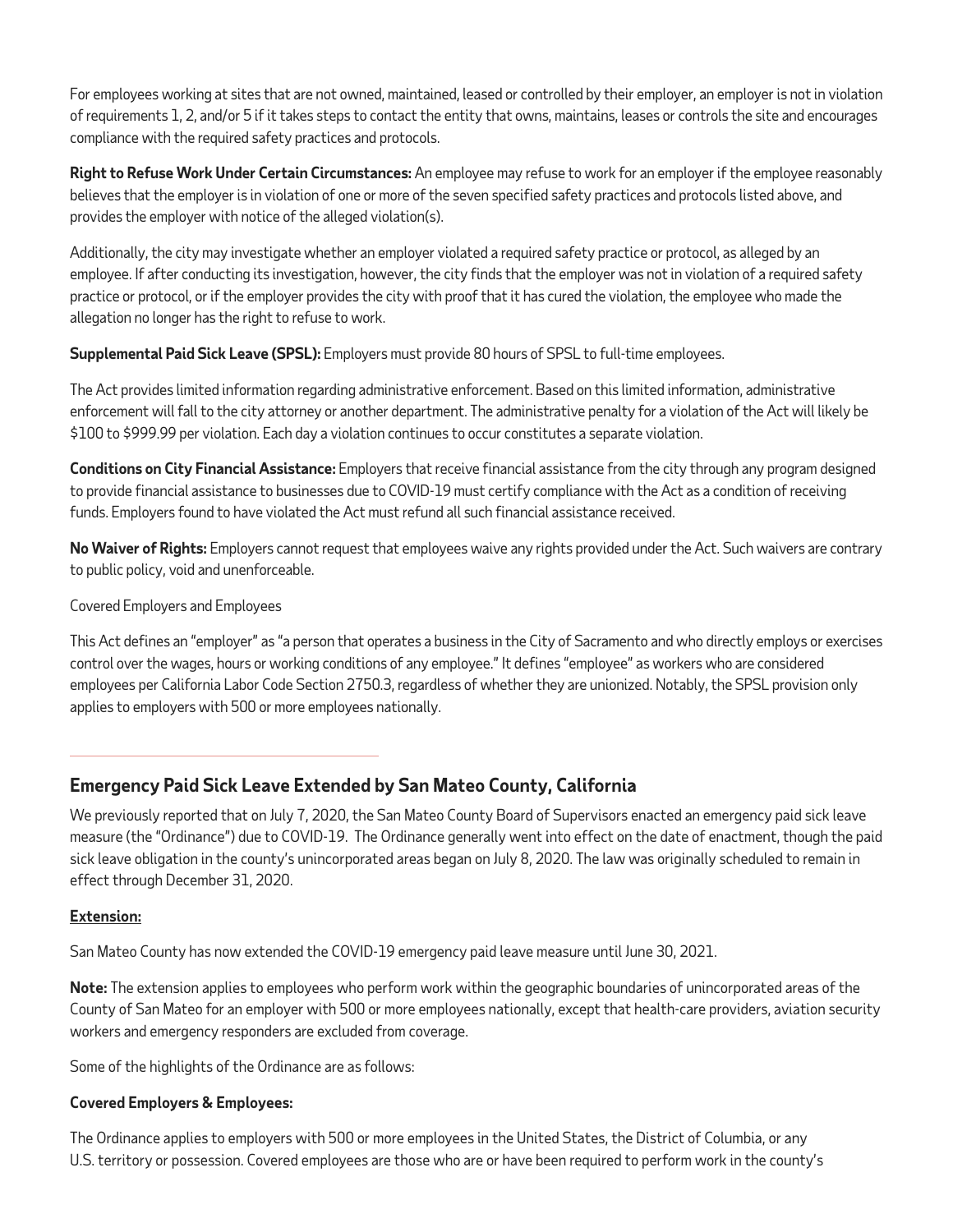unincorporated areas since January 1, 2020. Moreover, the Ordinance creates a presumption of employment, with the burden on a company to demonstrate a worker is actually an independent contractor. The Ordinance excludes, however, food-sector workers who are covered by California Executive Order N-51-20, a statewide emergency paid sick leave measure. Additionally, for companies with unionized workforces, parties to a collective bargaining agreement can waive the law's requirements if the agreement explicitly sets forth the waiver in clear and unambiguous terms.

#### **Amount of Leave:**

Employers must provide full-time employees normally scheduled to work 40 or more hours per week with 80 Supplemental Paid Sick Leave (SPSL) hours. Part-time employees normally scheduled to work fewer than 40 hours per week receive an amount no greater than the average number of hours they work in a two-week period, which employers calculate using the period of January 1 through July 7, 2020.

Emergency SPSL is in addition to any paid sick leave the employer provides per California's generally applicable law, the Healthy Workplace Healthy Family Act, or per preexisting time off they provided before March 16, 2020. Employers cannot require employees to use other paid or unpaid time off the employer provides before, or in lieu of, SPSL.

However, employers can reduce the amount of SPSL they must provide by the amount of additional paid leave for COVID-19 purposes they gave an employee between March 17 and June 30, 2020, or supplemental leave they gave the employee under another jurisdiction's law (e.g., San Francisco's Public Health Emergency Leave Ordinance). Moreover, per the Ordinance, "[i]f an Employer provided Voluntary COVID-19 Leave to an Employee at a rate of pay or hourly accrual rate less than that provided in Section 4, then such amounts or hours shall be offset against such rates and hours as the Employee would have received as set forth in Section 4." It is unclear whether this means: 1) employers receive a one-for-one offset even if they provided leave at a lower pay rate or; 2) they receive a reduced offset based on what percentage of an ordinance hour the lower-paid hour represents.

#### **Covered Uses:**

The Ordinance contains a list of covered uses generally, and another more limited list for employers of health-care providers, aviation security, or emergency responder employees.

Generally, employees can use leave if they cannot work or telework because:

- 1. A health-care provider advises an employee to isolate or self-quarantine to prevent the spread of COVID-19.
- 2. An employee is experiencing COVID-19 symptoms and is seeking a medical diagnosis.
- 3. The employee needs to care for an individual who is subject to a federal, state or local quarantine or isolation order related to COVID-19, or a health-care provider advises the individual to self-quarantine related to COVID-19, or the individual is experiencing COVID-19 symptoms and is seeking a medical diagnosis.
- 4. The employee takes time off from work because of a need to provide care for an individual whose senior-care provider or whose child's school or child-care provider is closed or is unavailable in response to a public health or other public official's recommendation. Under the Ordinance, an "individual" is an employee's immediate family member, a person who regularly resides in the employee's home, or a similar person with whom the employee has a relationship that creates an expectation that the employee would care for the person if quarantined or self-quarantined, or whose senior-care provider or whose child's school or child-care provider is closed or is unavailable in response to a public health or other public official's recommendation.

Certain companies may offer more limited leave if they are an employer of an employee who is a health-care provider or emergency responder (both defined per the FFCRA). Additionally, they can limit leave if they employ an aviation security worker (one who performs work on behalf of the federal Transportation Security Administration) and make a good-faith determination that granting the employee care-for-others leave would render them unable to meet staffing level requirements needed to ensure staffing shortages do not adversely affect airport operations. These employers can restrict leave to when employees are unable to work at their customary place of work or telework because:

1. A health-care provider advises an employee to isolate or self-quarantine to prevent the spread of COVID-19.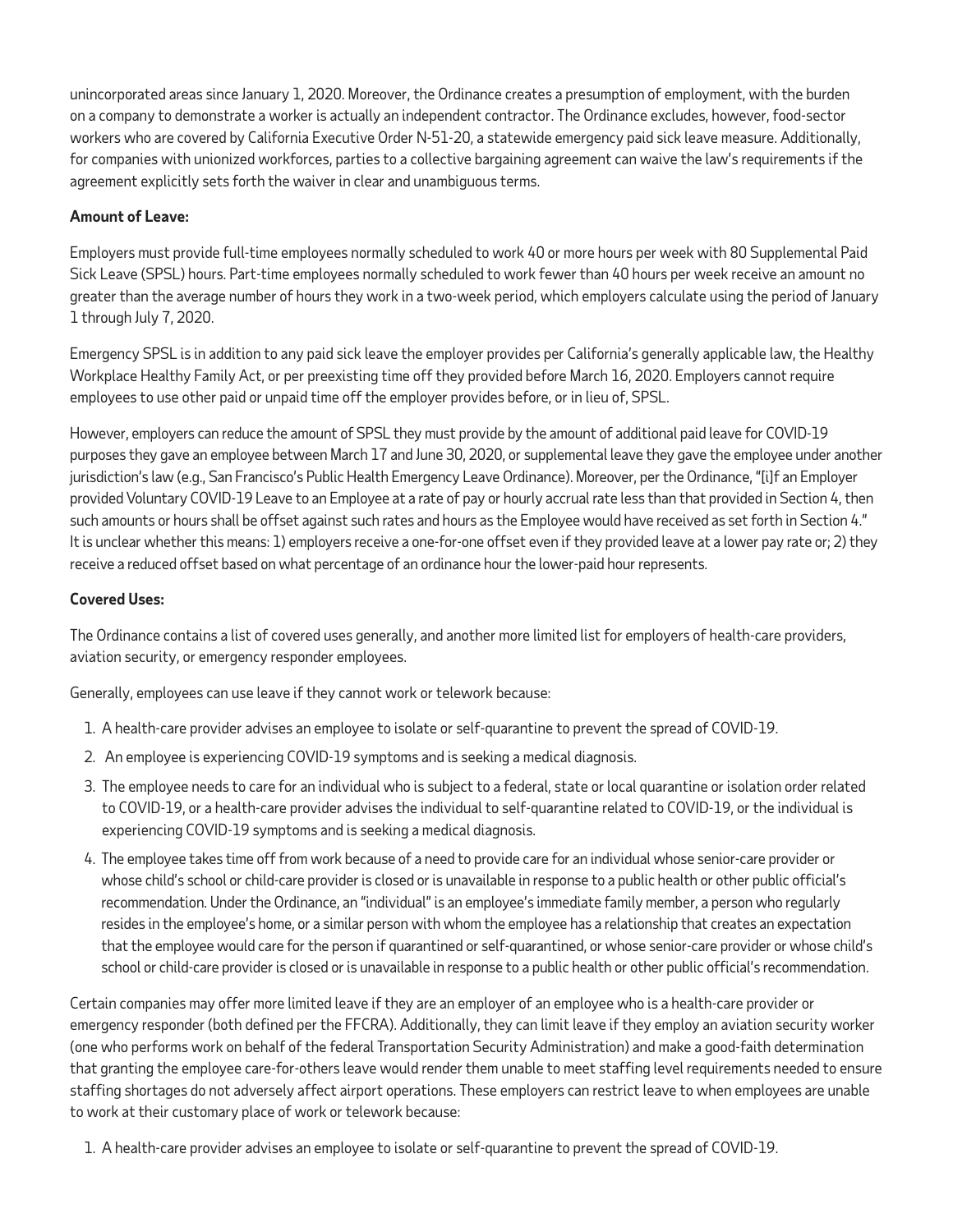2. The employee is experiencing COVID-19 symptoms, is seeking a medical diagnosis and does not meet the Centers for Disease Control and Prevention's guidance for criteria to return to work for health-care personnel with confirmed or suspected COVID-19.

#### **Requesting & Verifying Leave:**

An employer must provide leave upon an employee's written request, which includes but is not limited to email and text. The employer may request information supporting a request similar to the requirements under FFCRA.

#### **Payment:**

When an employee uses SPSL, employers must pay the regular rate of pay for that employee according to the FFCRA regardless of the reason for taking SPSL. The Ordinance does not provide for the two-thirds of the regular rate of pay amount for certain absences. The maximum amount of SPSL is \$511 per day and \$5,110 in the aggregate.

#### **Prohibitions:**

A prospective waiver by an employee of any or all of the provisions of the law is contrary to public policy, void and unenforceable. Additionally, employers cannot discharge, reduce compensation or otherwise discriminate against any employee for: 1) opposing any practice the law prohibits; 2) requesting to use or using SPSL; 3) participating in proceedings related to the law; 4) seeking to enforce rights under the law by any lawful means; or 5) otherwise asserting rights under the law.

#### **Enforcement:**

The Ordinance does not designate an agency to enforce or interpret the ordinance. Instead, employees can file a lawsuit in state court and, if they prevail, a court can award the employee reinstatement if unlawfully discharged, back pay and SPSL that were unlawfully withheld (calculated at the employee's average rate of pay), other legal or equitable remedies the court deems appropriate and reasonable attorneys' fees and costs.

# **Santa Rosa, California, Amends and Extends Emergency Paid Sick Leave**

We previously reported that on July 7, 2020, the Santa Rosa City Council enacted emergency paid sick leave (ESPL) legislation via Ordinance 2020-006 due to COVID-19. The EPSL took effect on the date of enactment and remained in effect through December 31, 2020.

On February 2, 2021, the Santa Rosa City Council voted to extend and amend the EPSL Ordinance (the "Ordinance") that had expired on December 31, 2020, via Ordinance 2021-001. The extension is effective from February 2, 2021 through March 31, 2021, and is not retroactive back to the beginning of 2021.

While the requirement to provide EPSL is extended, the amended Ordinance does not require that employers provide a new bank of leave to employees. The amended Ordinance says it does not apply to employers with more than 500 employees and exempts businesses with less than 50 employees from providing the child-care benefit if it would jeopardize the viability of the business.

In addition, the amended Ordinance adapts the two-tiered federal paid sick and family leave rules having one scale for paid sick leave and another for paid family leave. Finally, the Ordinance adds notification requirements for employers to give to employees about the EPSL.

For a copy of Ordinance 2021-001, click on the link provided below.

**<https://srcity.org/3348/Temporary-Sick-Leave-Ordinance>**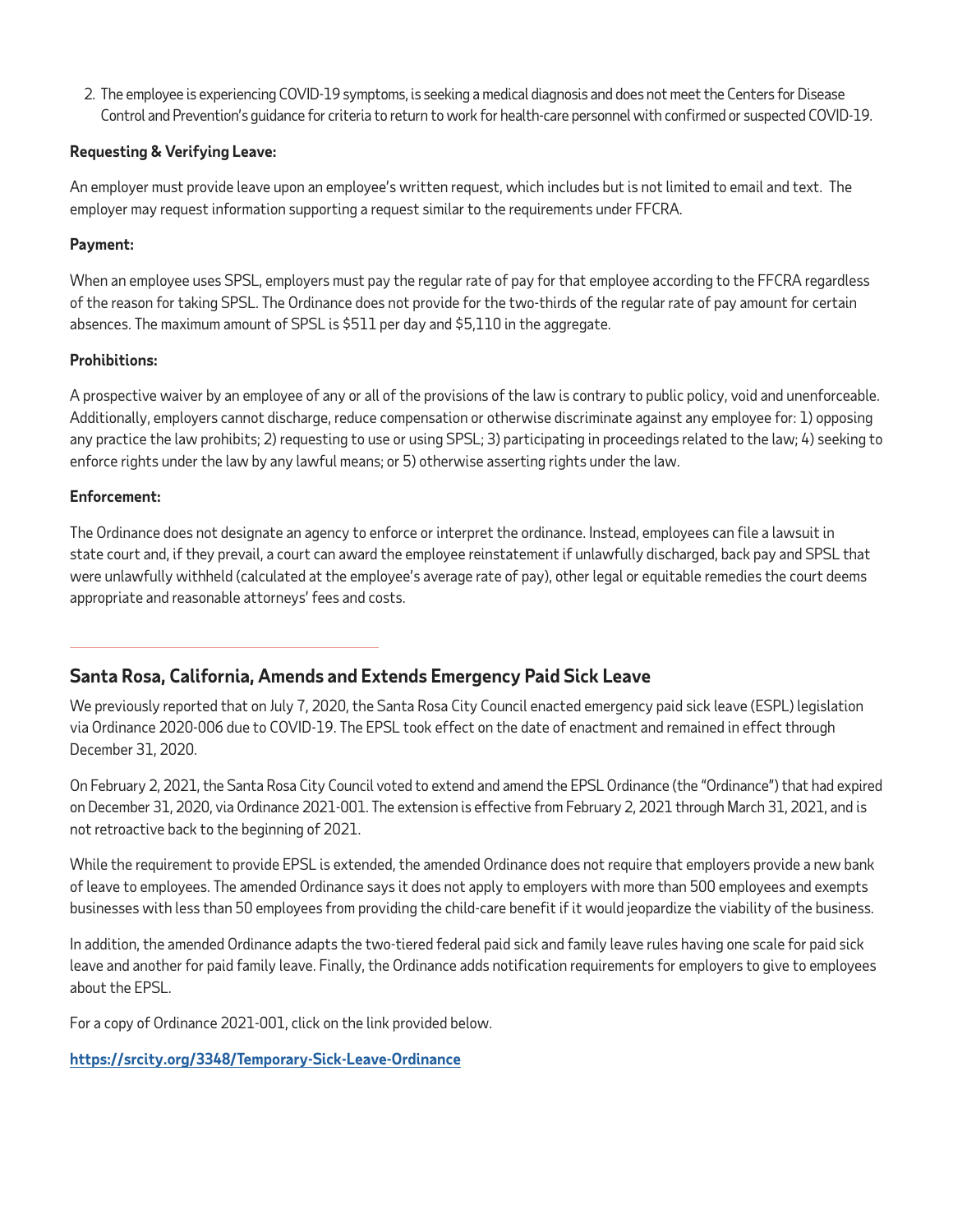# **Sonoma County, California, Extends and Expands Emergency Paid Sick Leave**

It was previously reported that on August 18, 2020, Sonoma County joined the list of California cities and counties that have enacted emergency paid sick leave ordinances. The county's urgency ordinance took effect immediately and remained in effect until December 31, 2020.

On February 9, 2021, the Sonoma County, California Board of Supervisors enacted an urgency ordinance (the "Ordinance") that, effective immediately, expands coverage under its emergency paid sick leave (EPSL) ordinance while clarifying and/or amending leave and notice requirements. **The Ordinance is now in effect through June 30, 2021**.

The Board also made additional changes to the Ordinance including the following:

**Employer Coverage:** The Ordinance now applies to all employers in the county's unincorporated areas. Previously, coverage was limited to employers with 500 or more U.S. employees.

**No New Bank of Leave:** The amendments confirm that, notwithstanding the fact that the 2020 ordinance now extends into 2021, EPSL is a one-time benefit, so employers do not need to provide a new bank of leave to employees. This one-time benefit is available to employees of employers that the Ordinance has always covered, as well as those it now covers but who the Federal Families First Coronavirus Response Act (FFCRA) covered previously. Employers can count leave provided to employees under all emergency paid sick leave programs — e.g., the Ordinance, the statewide EPSL executive order and/or statutes, the FFCRA, and Cal-OSHA regulations

**Limited Exception for Health-Care Providers & Emergency Responders:** Unlike the Federal FFCRA, employers of health-care providers and emergency responders covered by the Ordinance could not elect to exempt those employees from being able to take EPSL. The Ordinance now provides a limited exception for these employers. If they have employees who need leave to care for an individual whose senior-care provider, school, or child-care provider is closed or is unavailable due to COVID-19, these employers may deny leave if they make a good-faith determination that granting leave would create a staffing shortfall and that their operational needs require them to deny all or some of the requested leave.

**Notice/Posting Requirement:** The amendments require that, within three days of publication of the Ordinance, employers provide notice to employees of their rights under the Ordinance in a manner calculated to reach all employees, including posting a notice in English and Spanish in the workplace, on any intranet or app-based platform and/or via email. These requirements mirror pre-existing notice-posting requirements. The county has now made available notices employers can use to meet their obligations, which describe the law as amended, so employers will need to redistribute and post the updated notices.

For a copy of the extension/expansion Ordinance, click on the link provided below.

**[https://library.municode.com/ca/sonoma\\_county/ordinances/code\\_of\\_ordinances?nodeId=1067800](https://library.municode.com/ca/sonoma_county/ordinances/code_of_ordinances?nodeId=1067800)**

Click on the following link for additional Sonoma County emergency paid sick leave information:

**<https://sonomacounty.ca.gov/HR/Employee-Resources/Covid-19/Leave-Information/>**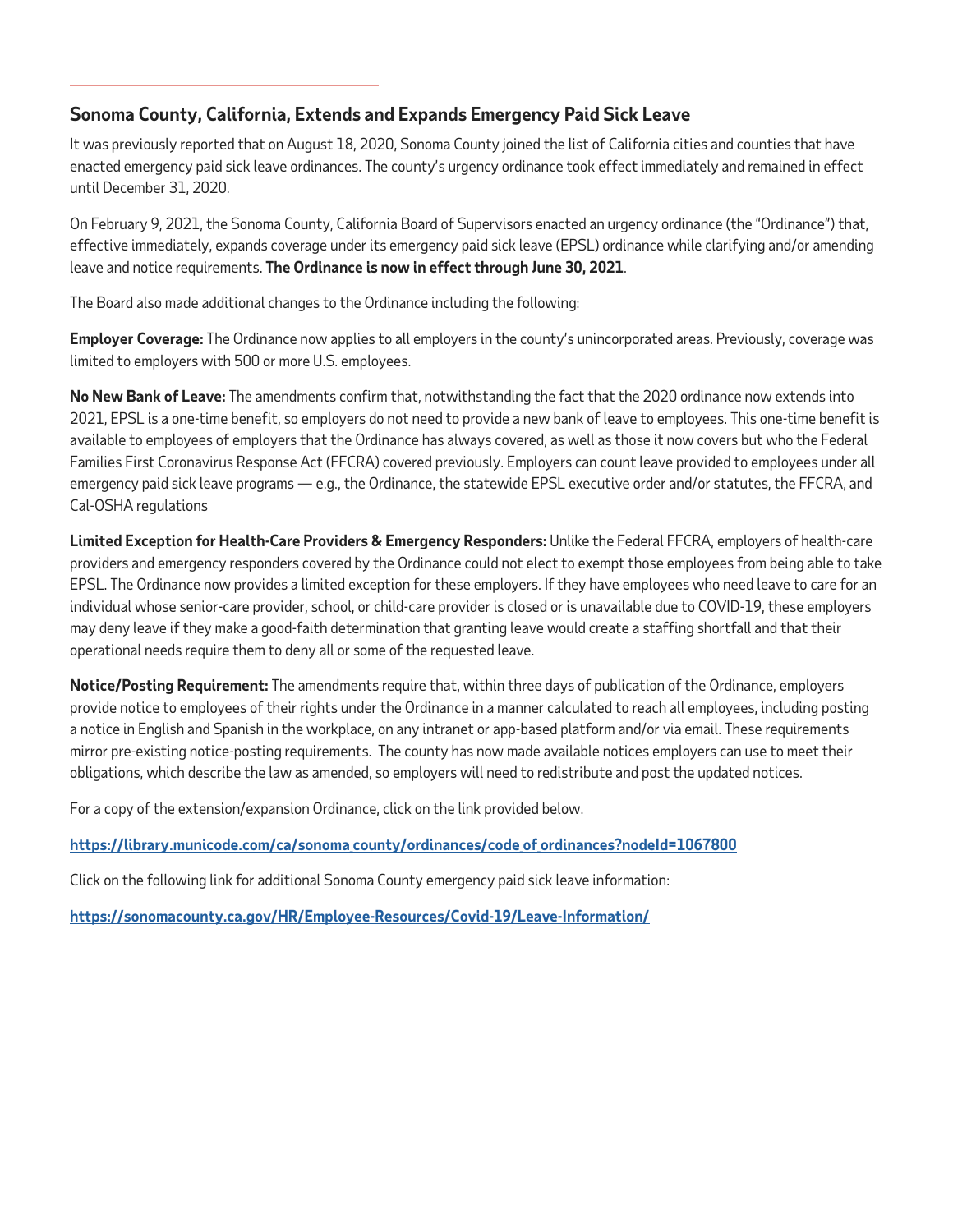

# **Colorado Extends Revised Garnishment Rules Due to COVID-19**

We previously reported that Colorado Governor Jared Polis had signed into law Senate Bill 211 (SB 211) which mandated that new writs of garnishment, from June 29, 2020 through November 1, 2020, must have a notice that the employee/debtor can request the temporary suspension of the garnishment if the employee is facing financial hardship due to COVID-19 health emergency. Subsequently, the mandate was extended to February 1, 2021.

#### **Another Extension**

Senate Bill 20-211 further extends the time in which debtors experiencing financial hardship due to the COVID-19 emergency may have extraordinary debt collection actions suspended through June 1, 2021.

For a copy of Senate Bill 20-211, click on the link provided below**.** 

**[https://leg.colorado.gov/sites/default/files/2021a\\_002\\_signed.pdf](https://leg.colorado.gov/sites/default/files/2021a_002_signed.pdf)**

# **Kansas Governor Issues Telework Taxation Order**

On January 26, 2021, Kansas Governor Laura Kelly issued an Executive Order 21-01 in response to the COVID-19 pandemic and the fact that many employees are teleworking over state lines.

For the period of March 13, 2020 through December 31, 2020 inclusive — for wages paid to employees who are temporarily teleworking in a state other than their primary work location — employers have the option to continue to withhold income taxes based on the state of the employee's primary work location, rather than the withholding being based on the state in which the employee is teleworking or otherwise working during the pandemic.

On and after January 1, 2021, employers must comply with the state statute and make all necessary adjustments to withhold from wages whenever the wage recipient is a Kansas resident or the wages are paid on account of a personal service performed in Kansas. The governor's executive order stipulates that, other than as provided, the order does not affect any other laws, regulations or rules relating to the filing requirements of the Kansas Income Tax Act or the Kansas Withholding and Declaration of Estimated Tax Act. The order will be in force until the earlier of its rescission or the expiration of the statewide State of Disaster Emergency.

Kansas released a statement introducing the executive order that stated in part as follows:

E.O. #21-01 allows Kansas employers to continue to withhold income taxes based on the state of the employee's primary work location, and not based on the state in which the employee is temporarily teleworking as a result of the COVID-19 pandemic.

"The COVID-19 pandemic has altered many aspects of our lives – including how and where we do our jobs," Governor Kelly said. "This order helps ensure that tax season can go on without a hitch for Kansas businesses that have adjusted working schedules and employee work sites to keep people safe during the pandemic by allowing them to proceed with income tax withholdings as usual."

For a copy of Executive Order 21-01, click on the link provided below.

**<https://governor.kansas.gov/wp-content/uploads/2021/01/EO-21-01-Tax-Withholding-Executed.pdf>**

For a copy of the executive order announcement, click the link below.

**[https://governor.kansas.gov/governor-laura-kelly-re-issues-signs-executive-orders-to-promote-covid-19-recovery/](https://governor.kansas.gov/governor-laura-kelly-re-issues-signs-executive-orders-to-promote-covid-1)**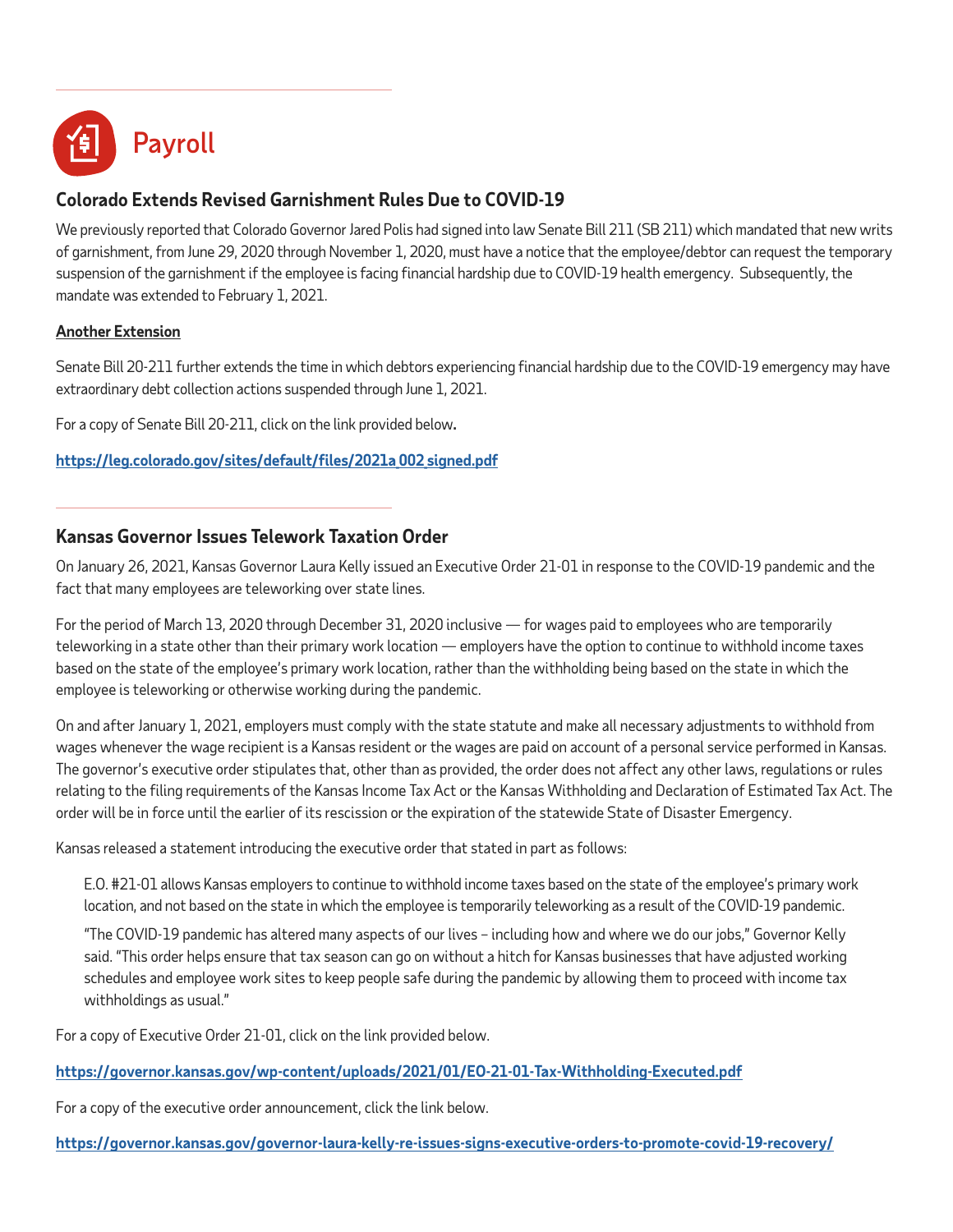# **Maine Announces Extension of Resident Telework Tax Relief**

We previously reported that the Maine Revenue Services (MRS) in its October 2020 Tax Alert clarified that it is offering tax relief to residents of Maine who typically work from locations outside of the state, but are now teleworking from their Maine residences due to the COVID-19 pandemic.

The Alert states that, according to MRS Rule 803, Section.04(B), Maine residents who find themselves teleworking from home for a business located outside of the state will continue to be subject to the same withholding structure as if they were still working outside the state.

#### **Extension Announced:**

MRS announced that, as a result of continued teleworking due to the COVID-19 pandemic, Maine income tax withholding for wages paid **through June 30, 2021**, by a Maine resident due to the state's COVID-19 state of emergency, will continue to be calculated as if the Maine resident were still working outside Maine.

# **Montana Releases Guidance for Remote Workers**

On February 10, 2021, the Montana Department of Revenue (DOR) issued guidance for taxpayers who lived in Montana at any point during 2020 and worked remotely must pay Montana state income tax on any wages received for work performed while in Montana, even if a taxpayer's job is normally based in another state.

This includes those who temporarily relocated due to the coronavirus (COVID-19) pandemic.

For a copy of the guidance, click on the link provided below.

**<https://mtrevenue.gov/2021/02/10/a-special-message-for-remote-workers-in-montana/>**

# **Puerto Rico Announces Pension/Retirement Plan Contributions Limits for 2021**

On January 15, 2021, the Puerto Rico Department of Treasury (Departmento de Hacienda) issued a circular letter (CC RI 21-01) with the applicable Pension Plan Contribution and Catch-Up Limits beginning on or after January 1, 2021.

A summary of the 2021 pension/retirement plan contribution limits as compared to 2020 is as follows:

Note: Puerto Rico has limits for certain pension plans that are different from those set by the U.S. Federal IRS

| <b>Pension Plan Contribution Limits</b>                                                                                                                                   |                   |                   |  |
|---------------------------------------------------------------------------------------------------------------------------------------------------------------------------|-------------------|-------------------|--|
| Category                                                                                                                                                                  | <b>2020 Limit</b> | <b>2021 Limit</b> |  |
| Pension Plan Qualified Under PR IRC §1081.01 Only                                                                                                                         |                   |                   |  |
| Deferral Limit                                                                                                                                                            | \$15,000.00       | \$15,000.00       |  |
| "Age 50" Catch-Up Limit                                                                                                                                                   | \$1,500.00        | \$1,500.00        |  |
| Maximum Contribution Limit/Maximum Amount (=Deferral Limit + "Age 50"<br>Catch-Up Limit) to Be Reported on Form 499R-2/W-2PR in Box 15 (Contribu-<br>tions to CODA Plans) | \$16,500.00       | \$16,500.00       |  |
| Deferral Compensation Limit                                                                                                                                               | \$230,000.00      | \$230,000.00      |  |
| Defined Compensation Plan Limit                                                                                                                                           | \$57,000.00       | \$58,000.00       |  |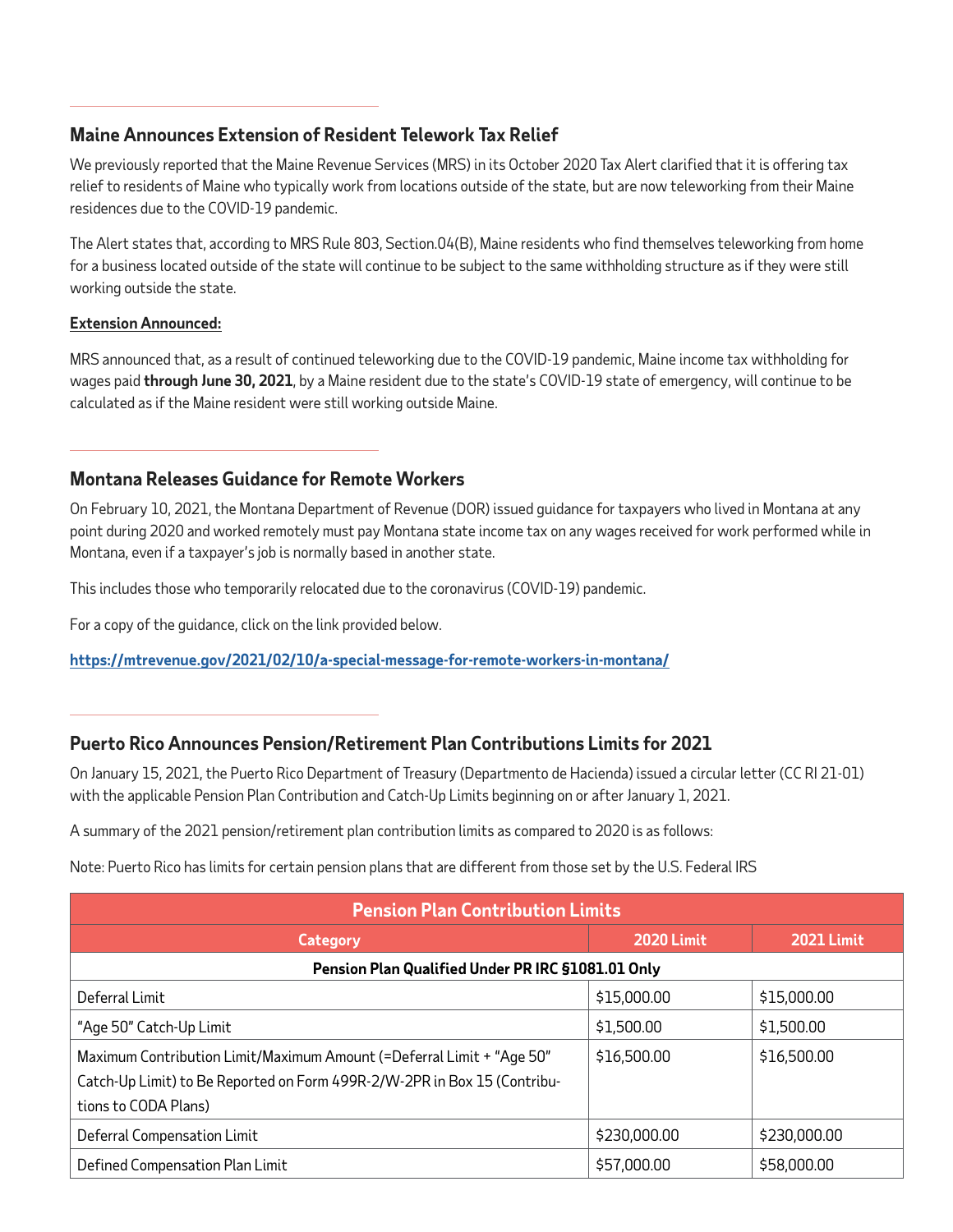| <b>Pension Plan Contribution Limits</b>                                                                                                                                                                            |                   |                   |  |
|--------------------------------------------------------------------------------------------------------------------------------------------------------------------------------------------------------------------|-------------------|-------------------|--|
| Category                                                                                                                                                                                                           | <b>2020 Limit</b> | <b>2021 Limit</b> |  |
| Pension Plan Qualified Under Both PR IRC §1081.01 and IRS §401(k)                                                                                                                                                  |                   |                   |  |
| Deferral Limit                                                                                                                                                                                                     | \$19,500.00       | \$19,500.00       |  |
| "Age 50" Catch-Up Limit                                                                                                                                                                                            | \$1,500.00        | \$1,500.00        |  |
| Maximum Contribution Limit/Maximum Amount (=Deferral Limit + "Age 50"<br>Catch-Up Limit) to Be Reported on Form 499R-2/W-2PR in Box 15 (Contribu-<br>tions to CODA Plans)                                          | \$21,000.00       | \$21,000.00       |  |
| Deferral Compensation Limit                                                                                                                                                                                        | \$285,000.00      | \$290,000.00      |  |
| Defined Compensation Plan Limit                                                                                                                                                                                    | \$57,000.00       | \$58,000.00       |  |
| Highly Compensated Employee Earnings Limit                                                                                                                                                                         | \$130,000.00      | \$130,000.00      |  |
| Pension Plan Qualified Under IRS §401(k) For U.S. Federal Government Employees Working in Puerto Rico                                                                                                              |                   |                   |  |
| Deferral Limit                                                                                                                                                                                                     | \$19,500.00       | \$19,500.00       |  |
| "Age 50" Catch-Up Limit                                                                                                                                                                                            | \$6,500.00        | \$6,500.00        |  |
| Maximum Contribution Limit/Maximum Amount (=Deferral Limit + "Age 50"<br>Catch-Up Limit) To Be Reported On U.S. Form W-2, Box 12, Code D (Elective<br>Deferrals To A Section 401(k) Cash Or Deferred Arrangement): | \$26,000.00       | \$26,000.00       |  |
| Deferral Compensation Limit                                                                                                                                                                                        | \$285,000.00      | \$290,000.00      |  |
| Defined Compensation Plan Limit                                                                                                                                                                                    | \$57,000.00       | \$58,000.00       |  |
| Highly Compensated Employee Earnings Limit                                                                                                                                                                         | \$130,000.00      | \$130,000.00      |  |

# **Rhode Island Teleworking Regulations Extended Once Again**

Previously, we reported that on May 26, 2020, the Rhode Island Department of Revenue Division of Taxation (DOR) issued guidance via Advisory 2020-22 (ADV 2020-22) for income tax withholding on wages of employees temporarily working within and outside of the state due to COVID-19.

In its guidance the DOR provides temporary relief from income tax withholding for employees who are temporarily working from home outside of the state where their employer is located due to the COVID-19 emergency. The original guidance was effective for 120 days ending on September 18, 2020.

Subsequently, the DOR extended the emergency regulation found in 280-RICR-20-55-14, by 60 days to November 18, 2020.

On November 23, 2020, the DOR again extended the emergency regulation by another 60 days to January 18, 2021.

#### **Extended Once Again**

On January 15, 2021, on its website blog, DOR announced that an emergency regulation that provides withholding tax guidance for employers that have employees, who are temporarily working remotely due to the COVID-19 pandemic, has been extended to March 19, 2021. The income of employees who are nonresidents temporarily working outside of Rhode Island solely due to the COVID-19 pandemic will continue to be treated as Rhode Island-source income for Rhode Island withholding tax purposes. In addition, Rhode Island will not require employers located outside of Rhode Island to withhold Rhode Island income taxes from the wages of employees who are Rhode Island residents temporarily working within Rhode Island solely due to the COVID-19 pandemic.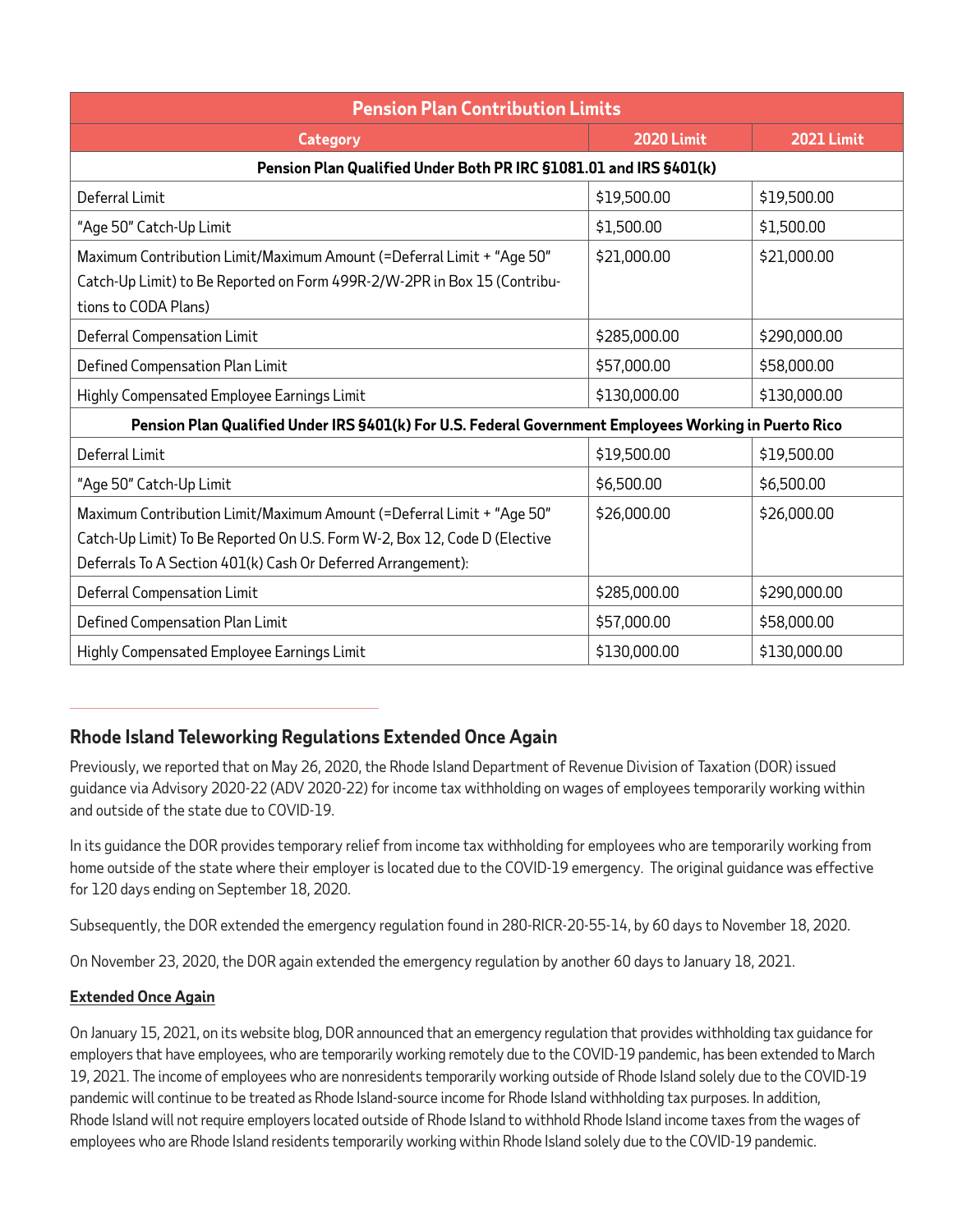The DOR noted the following limitations to the emergency rule:

- Applies to employers whose employees are temporarily performing remote work outside of Rhode Island solely because of the ongoing COVID-19 State of Emergency;
- Does not apply to employers outside of Rhode Island who, prior to March 9, 2020, were withholding Rhode Island taxes from the wages of their employees working remotely in Rhode Island;
- Does not apply to employers in Rhode Island who, prior to March 9, 2020, were withholding another state's taxes from the wages of employees working remotely in that other state;
- Does not apply in situations where the employer and its employees, albeit working remotely, are situated in the same state;
- Applies to wages earned on or after March 9, 2020, until one of the relevant specified conditions is satisfied as it relates to the employer; and
- Does not apply to payments required to be made under the Rhode Island Employment Security Act, the Rhode Island Temporary Disability Insurance Act or the Job Development Assessment.

The DOR notes that the emergency regulation will be in effect for 120 days, or up to 180 days if extended, unless one of the following occurs: (1) the COVID-19 State of Emergency in Rhode Island has ended; (2) permanent rules and regulations are promulgated; or (3) the tax administrator enters into a withholding agreement with any other state that would then govern the withholding of income taxes between Rhode Island and the other signatory state.

For a copy of ADV 2020-22l, click on the link provided below.

#### **[http://www.tax.ri.gov/Advisory/ADV\\_2020\\_22.pdf](http://www.tax.ri.gov/Advisory/ADV_2020_22.pdf)**

**Albuquerque, New Mexico, Revises 2021 Minimum Wage** 

We previously reported that the City of Albuquerque, New Mexico announced the minimum wage rate increased from \$9.35 to \$10.50 per hour, effective January 1, 2021. However, the minimum wage would increase from \$8.35 to \$9.50 per hour if the employee's employer provides health care and/or child-care benefits to the employee during any pay period and the employer pays an amount for these benefits equal to or in excess of an annualized cost of \$2,500.00.

#### **Revision:**

The City of Albuquerque has announced that effective January 1, 2021, every Albuquerque covered employer will be required to pay each of its covered non-tipped and tipped employees the 2021 New Mexico state minimum wage rate of \$10.50 per hour, whether or not the covered employer provides health care or other benefits to a covered employee. The reduced rate of \$9.50 per hour would not be available.

The City of Albuquerque confirmed that it has no current plans to amend or rescind its current minimum wage ordinance No. 12-2006 because the ordinance does not preempt the use of federal or state minimum wage statutes when either the federal or state minimum wage rate is more beneficial to the employee.

New Mexico's website states, "The New Mexico Department of Workforce Solutions enforces the state and federal minimum wage. Certain cities and counties enforce their own minimum wage. Businesses should be aware that the state will enforce the highest available rate."

Therefore, covered tipped employees in Albuquerque should continue to be paid a minimum cash wage of \$6.30 per hour because Albuquerque's minimum wage ordinance is still in effect and the \$6.30 cash wage is more beneficial to the employee than the New Mexico's current cash wage of \$2.55 per hour.

For a copy of the announcement, click on the link provided below.

#### **<http://www.cabq.gov/legal/news/albuquerque-minimum-wage-2021>**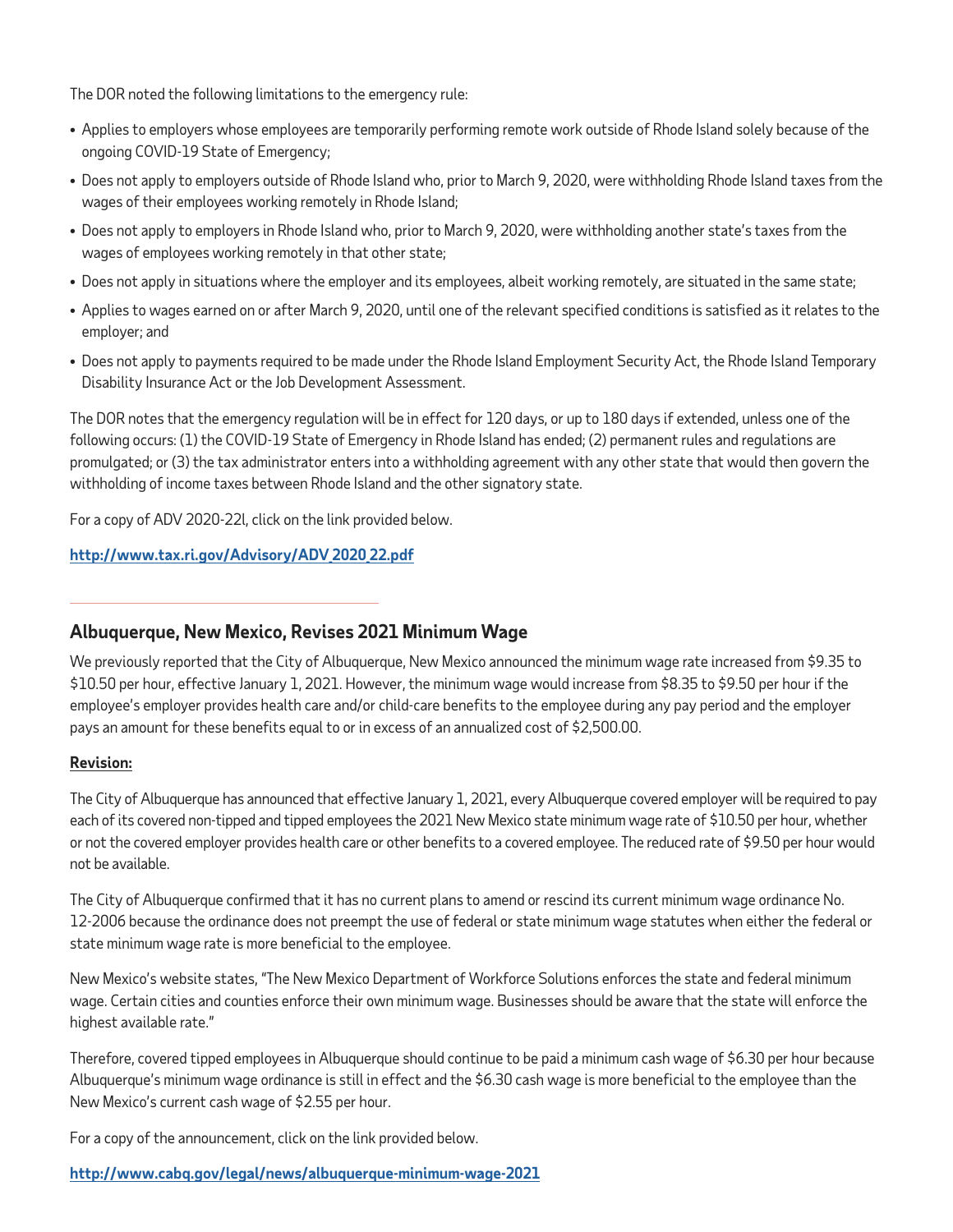# **Long Beach, California, Requires Additional Pay for Certain Grocery Store Workers**

On January 20, 2021, Long Beach, California Mayor Robert Garcia announced that he had signed an ordinance to require certain grocery store employers to pay workers an additional \$4.00 per hour.

The City Council of Long Beach unanimously approved the ordinance in response to the continuing challenges due to the COVID-19 emergency, especially for essential grocery store workers.

This "hero pay" is described in the ordinance as additional compensation separate from an employee's base pay, bonuses, commissions and tips. It applies to businesses that devote 70 percent or more of their business to retailing a general range of food products that have more than 300 grocery workers nationally and more than 15 employees per store within City limits.

The current minimum wage in Long Beach is \$14.00. Grocery store employers subject to the ordinance will need to now pay a minimum wage of \$18.00 per hour.

For a copy of the ordinance, click on the link provided below.

**<https://longbeach.legistar.com/View.ashx?M=F&ID=9077661&GUID=942EFD6E-B31D-4179-B89F-A50FEEDF51B3>**

# **Oakland, California, Requires Large Grocery Stores to Pay Additional \$5.00 Per Hour**

On February 2, 2021, the Oakland City Council voted to require large grocery store employers to temporarily pay employees an additional \$5.00 per hour in hazard pay during the COVID-19 pandemic.

Grocery employers with at least 500 employees nationwide, including franchises, are subject to this requirement. The ordinance became effective February 2, 2021. Large grocery employers that already provide some form of hazard pay to employees will only be required to pay the difference to amount to the \$5.00 per hour increase. For example, if an employer already pays an additional \$3.00 in hazard pay, the employer only needs to pay an additional \$2.00 per hour to meet the \$5.00 per hour requirement.

The ordinance requires that the City of Oakland make a notice available to employers to inform employees of this law.

A copy of the ordinance may be found on the link below by accessing the February 2, 2021 meeting agenda.

#### **<https://oakland.legistar.com/calendar.aspx>**

# **Increase to Santa Fe County, New Mexico, Minimum Wage Announced**

The County of Santa Fe, New Mexico, has announced that effective March 1, 2021, the minimum wage in Santa Fe County will increase from \$12.10 to \$12.32 per hour. The cash wage for tipped employees will also increase from \$3.62 per hour to \$3.69 per hour on the same date.

For a copy of the Santa Fe County announcement, click on the link below.

#### **<https://www.santafecountynm.gov/livingwage/print>**

# **City of Santa Fe, New Mexico, Announces Increase to Minimum Wage for 2021**

The City of Santa Fe, New Mexico, has announced that effective March 1, 2021, the living wage rate in Santa Fe will increase from \$12.10 to \$12.32 per hour. All employers required to have a business license or registration from the City of Santa Fe must pay at least the living wage rate to employees for all hours worked within the Santa Fe city limits. All employees, including temporary and part-time workers, must be paid this rate.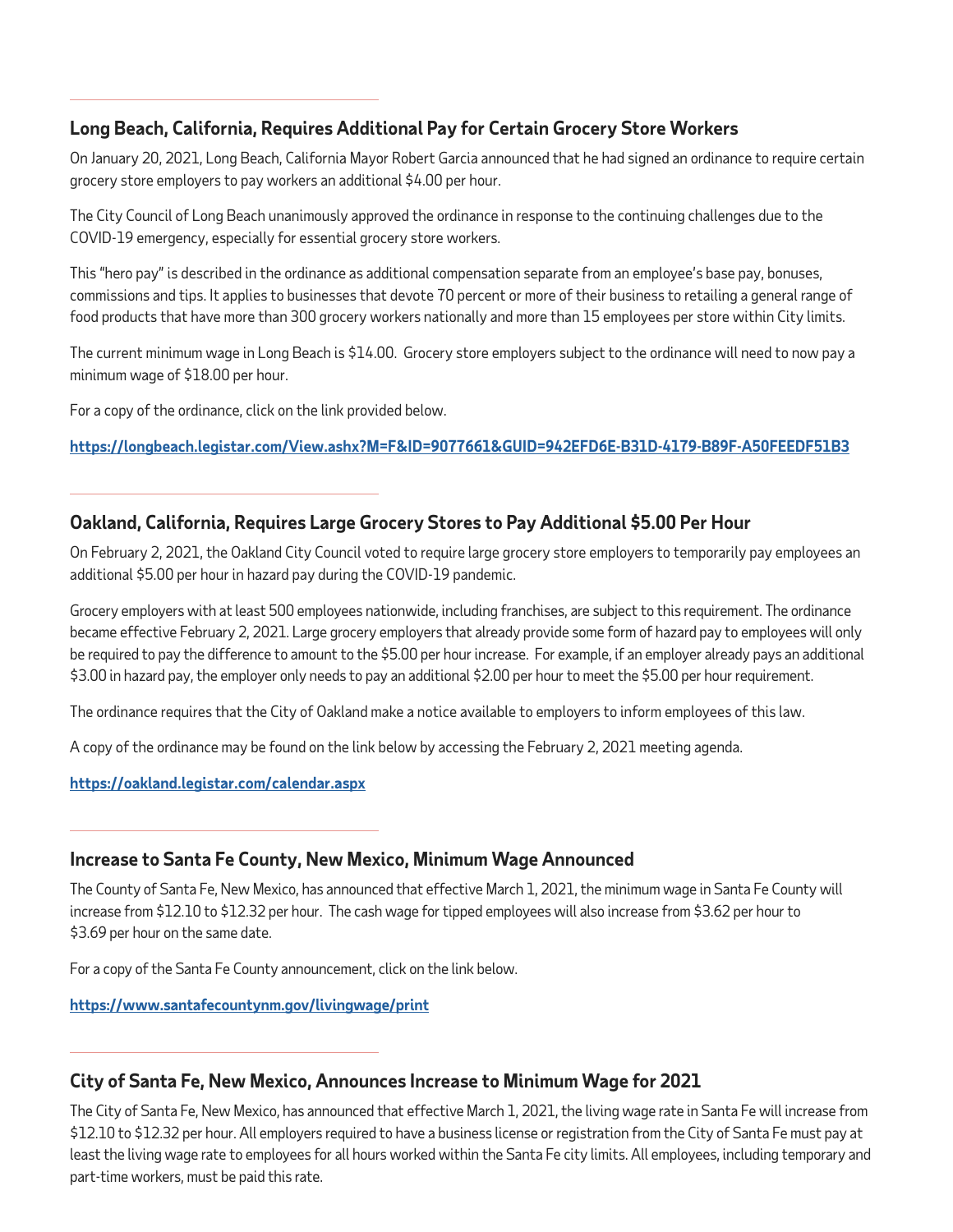Tipped employees may be paid a minimum cash wage of \$2.55 per hour if tips are sufficient to bring the employee's hourly wage to \$12.32 per hour. If tips are not sufficient, the employer must make up the difference.

# **Seattle, Washington, Enacts Hazard Pay for Grocery Workers**

On January 25, 2021, the Seattle City Council passed an ordinance that requires large grocery store employers to pay workers an additional \$4.00 per hour until the end of the COVID-19 pandemic emergency.

The ordinance applies to grocery employers with 500 or more workers worldwide, stores with more than 10,000 square feet, and stores with more than 85,000 square feet and at least 30 percent of the sales floor devoted to groceries.

The measure does not apply to convenience stores or farmers markets. Employers that fall under the new rules must post rights related to the ordinance within 30 days and maintain records related to the hazard pay for at least three years.

Seattle's hourly minimum wage for employers with more than 500 employees is \$16.69.

For a copy of the ordinance, click on the link below.

**<http://seattle.legistar.com/LegislationDetail.aspx?ID=4754242&GUID=80536722-1338-426A-A175-DCF61CCAF08F>**



# **California Issues User Guide on Its New Pay Data Reporting Requirement**

On September 30, 2020, California Governor Gavin Newsom signed into law Senate Bill 973, a new pay data reporting requirement. SB 973 requires the reporting of payroll data (pay and hours-worked data by establishment, job category, sex, race, and ethnicity) for California employers of 100 or more employees. There are two types of pay data reports: (1) establishment reports (one pay data report covering all employees) and (2) consolidated reports (one for each establishment and one consolidated report).

The due date for this requirement for calendar year 2020 is March 31, 2021. The report will then be due each March 31st thereafter for the prior calendar year.

For more information on the California pay data reporting requirement, access the following link:

**<https://www.adp.com/spark/articles/2020/10/california-enacts-new-pay-data-reporting-requirement.aspx>**

#### **User Guide**:

A User Guide (link below) for reporting 2020 pay data information was issued in early February. The portal to report this information is available on February 15, 2021

**<https://www.dfeh.ca.gov/wp-content/uploads/sites/32/2021/01/CA-Pay-Data-Reporting-User-Guide.pdf>**